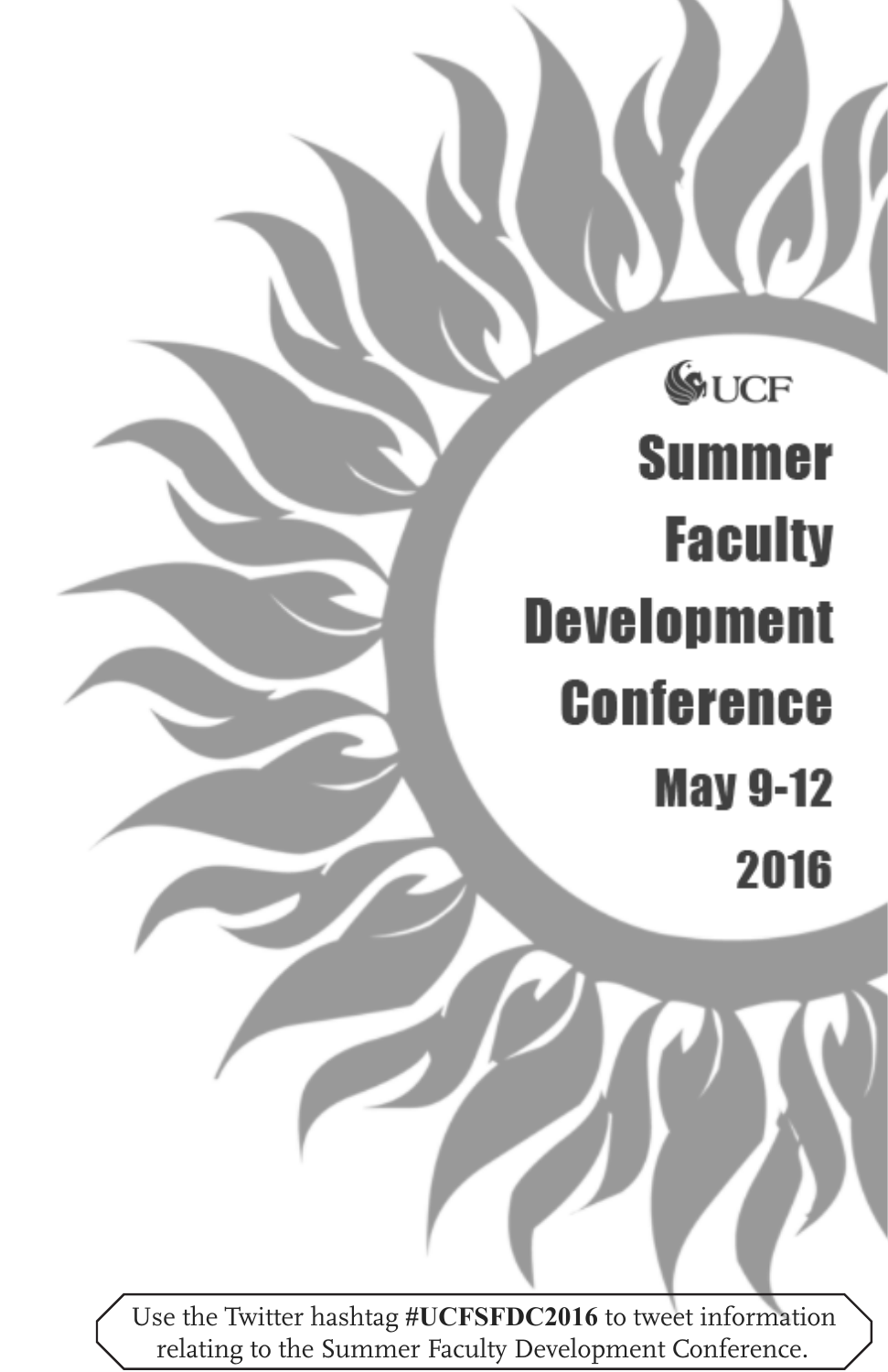|                |                                                      | Conference at a Glance              |                                                          |                                                       |  |
|----------------|------------------------------------------------------|-------------------------------------|----------------------------------------------------------|-------------------------------------------------------|--|
|                | Monday, May 9                                        | Tuesday, May 10                     | Wednesday, May 11                                        | Thursday, May 12                                      |  |
| $8:00 - 8:30$  | Coffee and conversation                              | Coffee and conversation             | Coffee and conversation                                  | Coffee and conversation                               |  |
| $8:30 - 9:30$  | Registration in track rooms<br>Track/Cohort Meetings | Concurrent sessions                 | Concurrent sessions                                      | Track/Cohort Meetings<br>and poster preparation       |  |
| $9:45 - 11:00$ | Keynote Presentation                                 | Concurrent sessions                 | Plenary                                                  | $(8:30-10:30)$                                        |  |
|                | CB1-104                                              |                                     | <b>COACHE</b> Panel                                      | Showcase in                                           |  |
| $1:15 - 12:15$ | Concurrent sessions                                  | Concurrent sessions                 | Concurrent sessions                                      | Student Union Key West<br>$(10:45-12:00)$<br>Ballroom |  |
| $12:15 - 1:15$ | Lunch                                                | Lunch on your own or                | Lunch on your own or                                     |                                                       |  |
|                | on your own                                          | Lunch-and-Learn Panel in<br>CB1-104 | Turning Technologies in<br>Lunch-and-Learn by<br>CB1-104 |                                                       |  |
| $115 - 2:15$   | Sessions/Project Time                                | Sessions/Project Time               | Sessions/Project Time                                    |                                                       |  |
| $2:30 - 3:30$  | Project Time                                         | Project Time                        | Sessions/Project Time                                    |                                                       |  |

## *2016 UCF Summer Faculty Development Conference*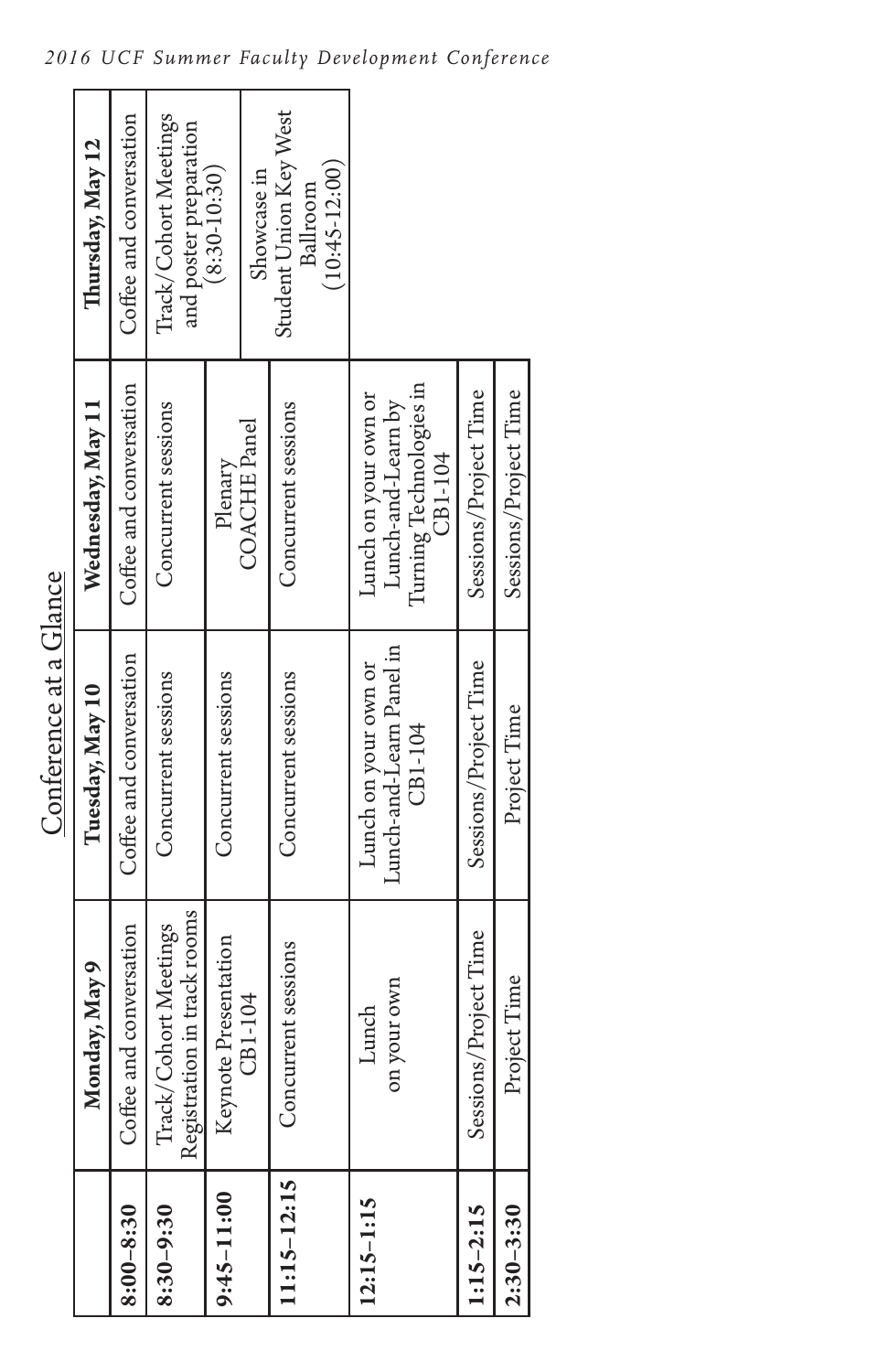# MONDAY, MAY 9

## What's Next: Integrative Learning for Professional and Civic Preparation

Welcome to the 2016 UCF Summer Faculty Development Conference. The vision of *What's Next* is that UCF undergraduates will graduate with integrative learning experiences that foster important cross-cutting, transferable knowledge and skills; that our students will graduate with the ability to persuasively articulate and demonstrate their skills; and that they will develop the capacity to transfer their skills and intentional learning strategies to new contexts. Consequently, graduates will be able to successfully enter and participate in the next steps of their professional and civic lives.

Support staff from the following offices will be available to assist you:

| Faculty Center for Teaching and<br>Learning | Quality Enhancement Plan Office                |
|---------------------------------------------|------------------------------------------------|
| Office of Diversity and Inclusion           | Office of Experiential Learning                |
| Center for Success of Women<br>Faculty      | Student Development and Enrollment<br>Services |
| Writing Across the Curriculum               | Center for Distributed Learning                |
| <b>UCF</b> Libraries                        | Office of Instructional Resources              |

All participants are expected to attend the morning sessions. You may choose to attend afternoon sessions or use that time to meet in open rooms in CB1 to work on your projects.

| <b>Coffee and Conversation</b>                                                                                                        | $8:00 - 8:30$ |
|---------------------------------------------------------------------------------------------------------------------------------------|---------------|
|                                                                                                                                       | CB1-104 foyer |
| <b>Track/Cohort Meetings and Registration</b>                                                                                         | $8:30-9:30$   |
| Curriculum Mapping and Program Assessment                                                                                             | CB1-205       |
| Melody Bowdon, Executive Director, Faculty Center<br>Patsy Moskal, Associate Director, Research Initiative for Teaching Effectiveness |               |
| Course Design/Course Assessment                                                                                                       | CB1-220       |
| Eric Main, Associate Director, Faculty Center                                                                                         |               |
| Active Learning                                                                                                                       | CB1-307       |
| Anna Turner, Instructional Specialist, Faculty Center<br>Aimee deNoyelles, Instructional Designer, Center for Distributed Learning    |               |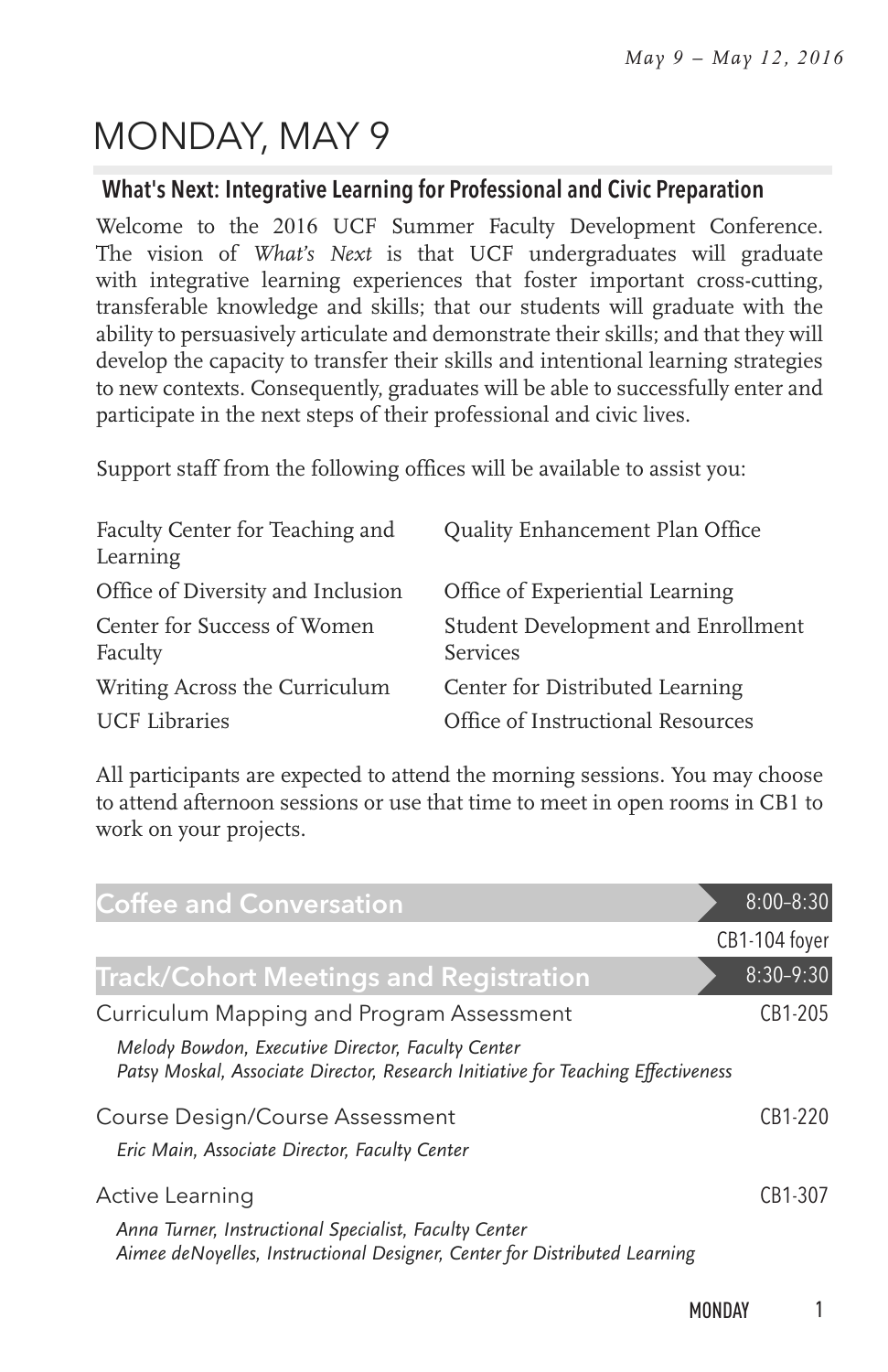## *2016 UCF Summer Faculty Development Conference*

| Quality Enhancement Plan<br>Anna Maria Jones, Director, What's Next, Quality Enhancement Plan<br>Hank Lewis, Coordinator, What's Next, Quality Enhancement Plan                     | CB1-103 |
|-------------------------------------------------------------------------------------------------------------------------------------------------------------------------------------|---------|
| Service-Learning/Experiential Learning<br>Amy Zeh, Assistant Director, Office of Experiential Learning                                                                              | CB1-109 |
| Center for Success of Women Faculty<br>Linda Walters, Director, Center for Success of Women Faculty<br>Fran Ragsdale, Administrative Assistant, Center for Success of Women Faculty | CB1-117 |
| Writing Across the Curriculum<br>Pavel Zemliansky, Director, Writing Across the Curriculum                                                                                          | CB1-119 |
| Diversity and Inclusion<br>Barbara Thompson, Associate Director, Office of Diversity and Inclusion                                                                                  | CB1-218 |
| <b>Student Development and Enrollment Services</b><br>Stacey Malaret, Director, LEAD Scholars Academy                                                                               | CB1-308 |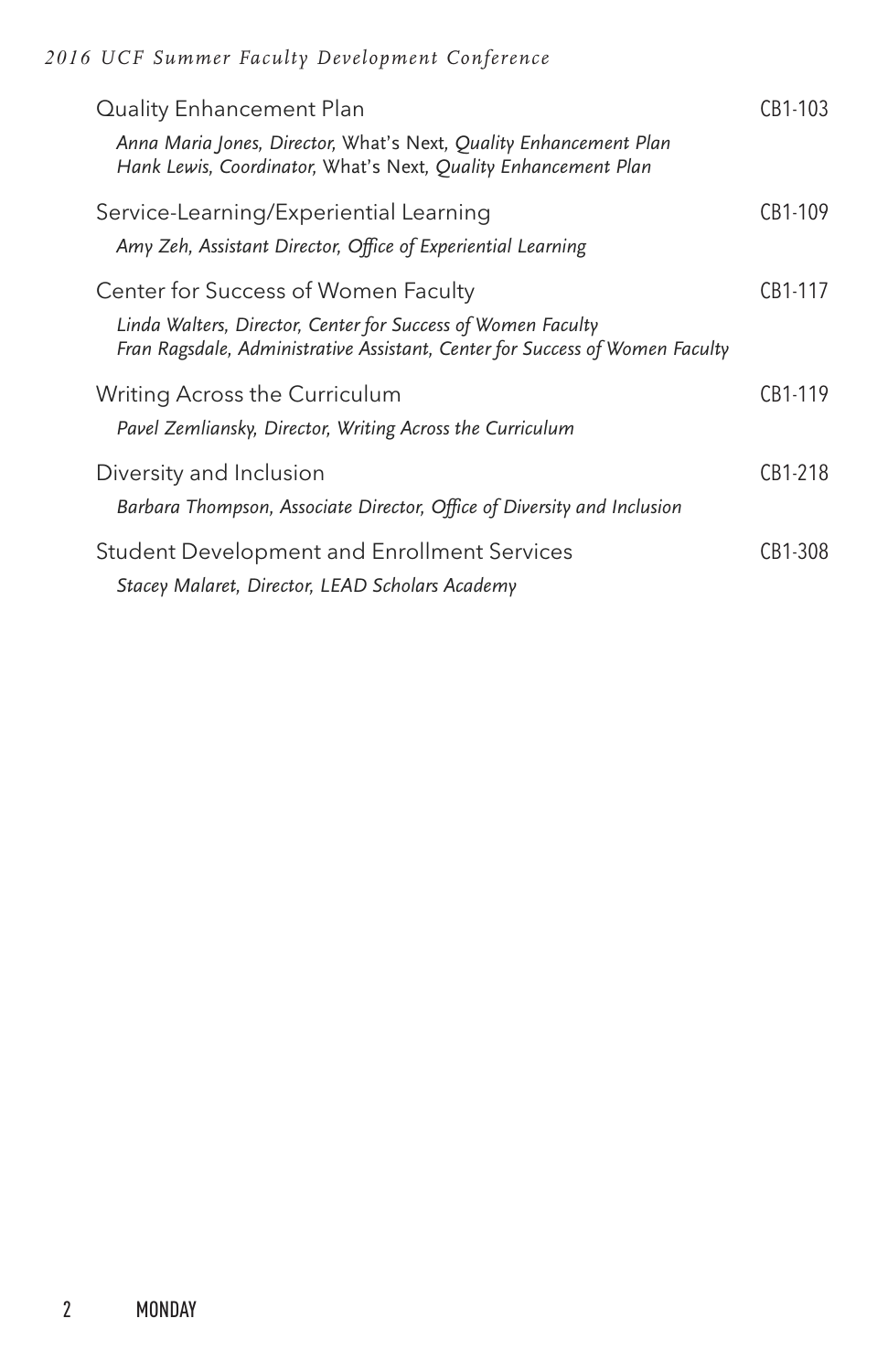## Keynote Presentation 9:45–11:00

## Metacognition: The Key to Lifelong Integrative Learning CB1-104



Dr. Saundra Yancy McGuire is the Director Emerita of the nationally acclaimed Center for Academic Success and a retired Assistant Vice Chancellor and Professor of Chemistry at Louisiana State University. She is an elected fellow of the American Association for the Advancement of Science, the American Chemical Society, and the Council of Learning Assistance and Developmental Education Associations. Prior to joining LSU in August 1999, she spent 11 years at Cornell University, where she was

Acting Director of the Center for Learning and Teaching and recipient of the coveted Clark Distinguished Teaching Award. She received the Presidential Award for Excellence in Science, Mathematics, and Engineering Mentoring in a White House Oval Office Ceremony.

Dr. McGuire has been teaching chemistry and working in the area of learning and teaching support for over 40 years and has delivered keynote addresses and presented at student and faculty development workshops at over 200 institutions in 40 states and six countries. Her work has been published in *Science*, *The Journal of Chemical Education*, and *New Directions for Teaching and Learning*. Her latest book, *Teach Students How to Learn*, was published in 2015 by Stylus.

She received her B.S. degree, *magna cum laude*, from Southern University in Baton Rouge, LA, her master's degree from Cornell University, and her Ph.D. from the University of Tennessee at Knoxville, where she received the Chancellor's Citation for Exceptional Professional Promise. She is married to Dr. Stephen C. McGuire, a professor of physics at Southern University. They are the parents of Dr. Carla McGuire Davis and Dr. Stephanie McGuire, and the doting grandparents of Joshua, Ruth, Daniel, and Joseph Davis.

**Session Description:** Twenty-first-century students come to the university with widely varying academic skills, approaches to learning, and motivation levels. Faculty often lament that students are focused on achieving high grades, but are not willing to invest much time or effort in learning. Many have not developed strategies for understanding and applying concepts that are necessary for success in college, in careers, and in life. This session will provide interactive reflection activities to allow participants to experience strategies that significantly improve integrative learning while transforming student attitudes about the meaning of learning.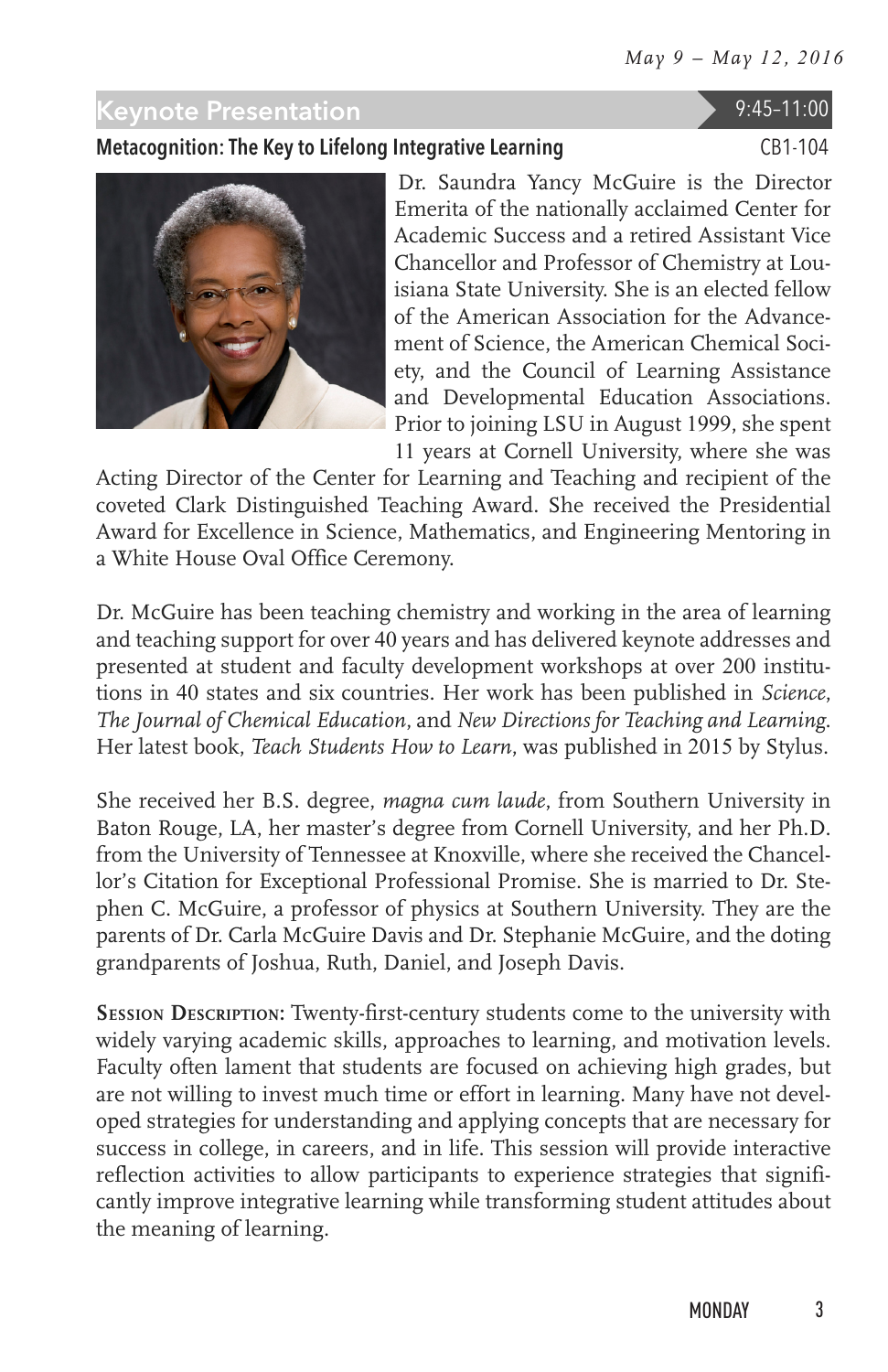## **Concurrent Sessions 11:15-12:15**

## A1 Curriculum Mapping Workshop CB1-205

*Melody Bowdon, Faculty Center; and Patsy Moskal, Associate Director, Research Initiative for Teaching Effectiveness*

Curriculum mapping is a strategy for aligning program-level expectations and instructional practices. It helps faculty identify, schedule, and assess key components of the curriculum, including diversity outcomes or Gordon Rule requirements. This session will help you get started on creating a curriculum map and applying it to support your program assessment.

#### A<sub>2</sub> Increasing Student Motivation: Strategies that Work CB1-103

#### *Saundra McGuire, Center for Academic Success*

Motivating today's students to actively engage in learning activities proves challenging for most faculty. Very often millennial students do not respond, as did students in the past, to extrinsic motivators such as bonus quizzes and extra-credit assignments. However, as James Raffini presents in *150 Ways to Increase Intrinsic Motivation in the Classroom*, when the psychoacademic needs of students are met in creative ways, student motivation soars. This presentation will engage faculty in a discussion of addressing student needs for autonomy, competence, relatedness, self-esteem, and enjoyment in order to significantly increase student motivation.

### A3 Grounded Designs for Online and Hybrid Learning CB1-220

### *Atsusi (2c) Hirumi, College of Education and Human Performance*

Sometimes, with little time, training, or resources, educators come to rely on what they know best—that is, the use of teacher-directed instructional methods and materials. As a result, online and hybrid courses often continue to mimic correspondence models of distance education, concentrating on the transmission of information rather than on the cycle of knowledge acquisition, critical evaluation, and knowledge validation that is vital to higher-order thinking. During this seminar, participants will examine a variety of learner-centered instructional strategies, apply a framework for grounding the design of online and hybrid coursework, and discuss when teacher-directed and learner-centered methods are both feasible and appropriate.

Please bring to the workshop a list of goals and objectives as well as any available materials for a specific course and/or unit of instruction.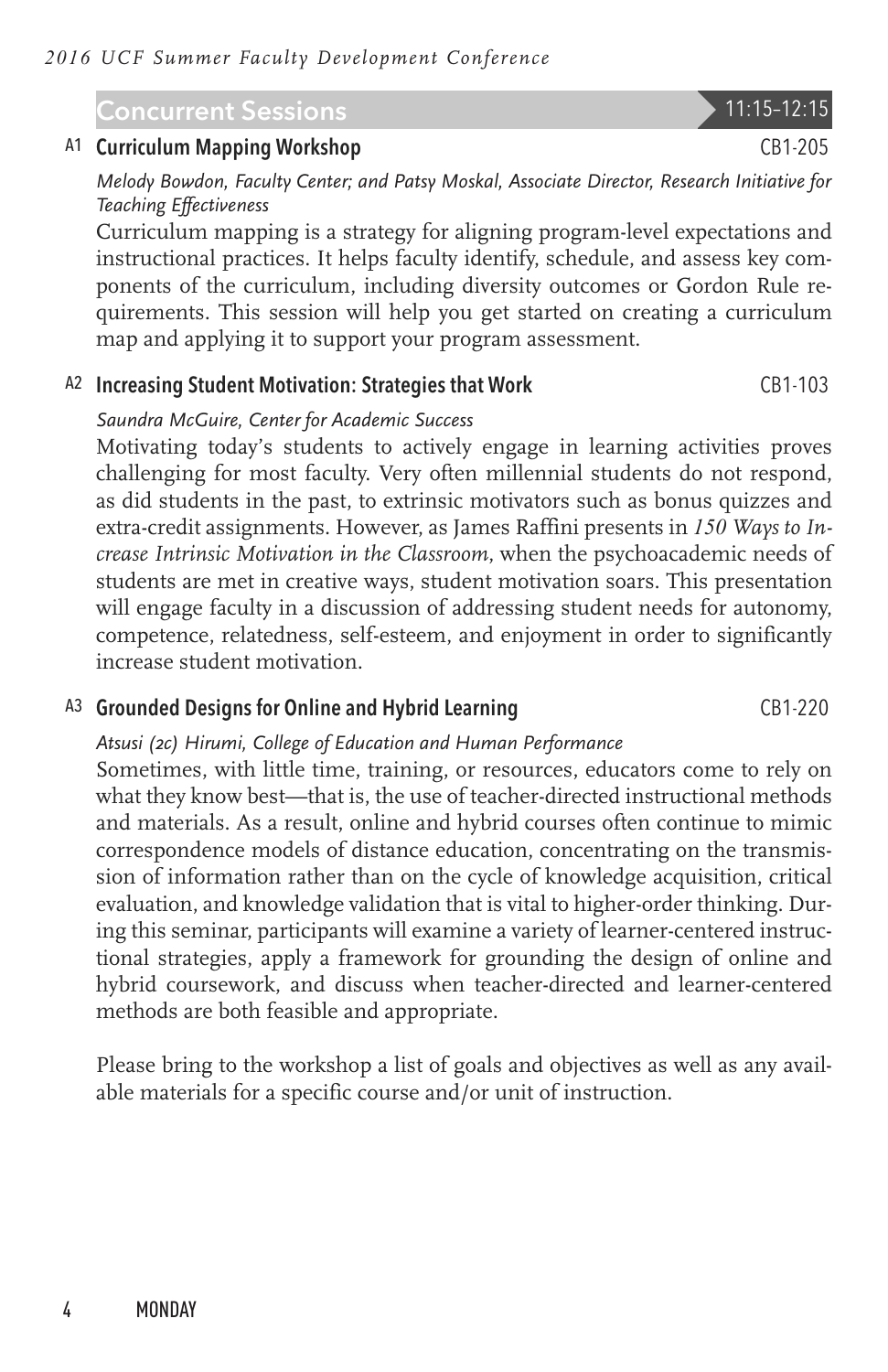## A4 Exploring Open and Low-Cost Alternatives to the Traditional Textbook CB1-105

*Aimee deNoyelles and John Raible, Center for Distributed Learning; Penny Beile and Rich Gause, John C. Hitt Library*

With ever rising textbook costs and pending college affordability legislation, the conversation about the use of open educational resources has grown louder. Attend this session to learn about the changing textbook environment and how instructors at UCF are saving students' money through the use of open, librarysourced, or low-cost course materials. Specifically, an instructor's experience of giving students multiple options for textbooks is explored.

#### A5 Service-Learning: An Introduction CB1-109

## *Amy Zeh, Director, Office of Experiential Learning*

This session is a primer for newcomers to service-learning or for faculty who want to refresh their knowledge of service-learning fundamentals. Come and hear what service-learning is all about and how it might fit with your curriculum.

## A6 What SHE Said: Language and Cultural Barriers in the Ivory Tower CB1-117

## *Wanda Raimundi-Ortiz, College of Arts and Humanities*

Performance artist Wanda Raimundi-Ortiz's keynote "lecture" uses academic jargon outside of its intended context while wearing academic robes constructed from appropriated materials (including repurposed regalia). Through this strategy she targets the assumption that all academics are thoroughly groomed for academic culture. Academia has an independent class system in which its vernacular often becomes an alienating factor to those who come within its scope. What, then, happens to the nature of inclusivity and diversity in academia? Due to the surge of college students from a variety of backgrounds, there is an interest in recruiting faculty members who reflect the needs of those communities. However, there is a disconnect between the ivory tower and everyone else.

## <span id="page-6-0"></span>Lunch on Your Own 12:15–1:15

Bring your own lunch and work with groups, or purchase lunch at any of the on-campus restaurants that are open in the Student Union: Domino's, Joffrey's Coffee, Mrs. Fields Bakery, Qdoba, Smoothie King, Subway, and Wackadoo's Grub and Brew. Offerings are also available near the CFE Arena.

## Book Signing 12:45–1:10

Saundra McGuire's latest book, *Teach Students How to Learn*, will be available for purchase in CB1-207, and she will use this time to sign copies.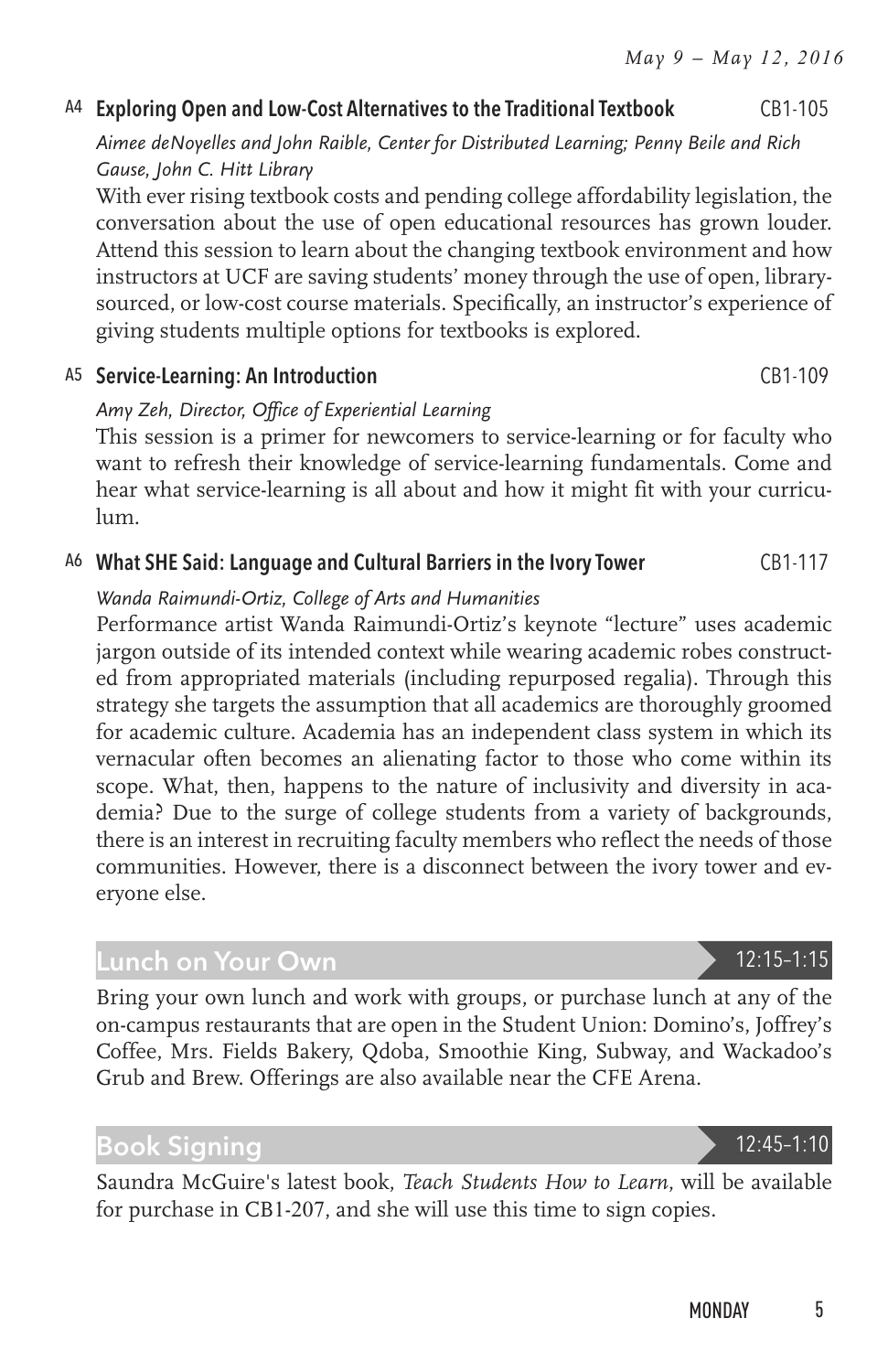## Concurrent Sessions/Project Time 1:15-2:15

You may use this time to work on your projects in the various track meeting rooms or the other rooms open in CB1, or attend any of the following sessions.

## B1 Universal Design for Learning and Digital Media Accessibility CB1-220

*Rebecca Hines, College of Education and Human Performance; and Brad Held, Accessible Technology Coordinator, Student Accessibility Services*

Universal Design for Learning (UDL) and accessible content creation allows for UCF Faculty to be more inclusive while also adding meaningful layers for all learners. Students today are learning in mixed modalities that require a wide range of technology while all having different learning needs. This session will explore the theory and application of UDL, and address compliance requirements for digital course content.

Actual instructional examples from UCF courses will be provided on how to create multiple means of expression, representation and engagement. Opportunities to learn tips and best practices for designing accessible media will also be made as we consider the question, "How can I ensure that all students can access my instruction?"

## B<sub>2</sub> Collaborative Learning for Higher-Order Thinking CB1-307

## *Anna Turner, Faculty Center*

Collaborative learning can be used to integrate valuable team-building and critical-thinking skills, but it can also be difficult to design activities to keep students accountable for this type of learning. In this session, we'll discuss a variety of teaching methods and activities suitable for collaborative learning. We'll learn how to implement strategies effectively, including how to design assignments, scaffold assignments throughout the semester, manage teams, and evaluate assignments and teamwork.

## B3 Strategies for Effectively Mentoring 21st-Century Students CB1-103

## *Saundra McGuire, Center for Academic Success*

Effective mentoring has long been recognized as important for success in professional and academic environments. However, mentors are seldom provided the training to ensure that the mentoring relationship will be most beneficial to the protégé and to the mentor. This interactive workshop will discuss strategies for effective mentoring of today's students, and will contrast the behaviors of masterful versus misguided mentors. Additionally, techniques for producing proactive versus problematic protégés will be discussed.

**Project Time** Various Rooms **Project Time** Various Rooms **Various Rooms**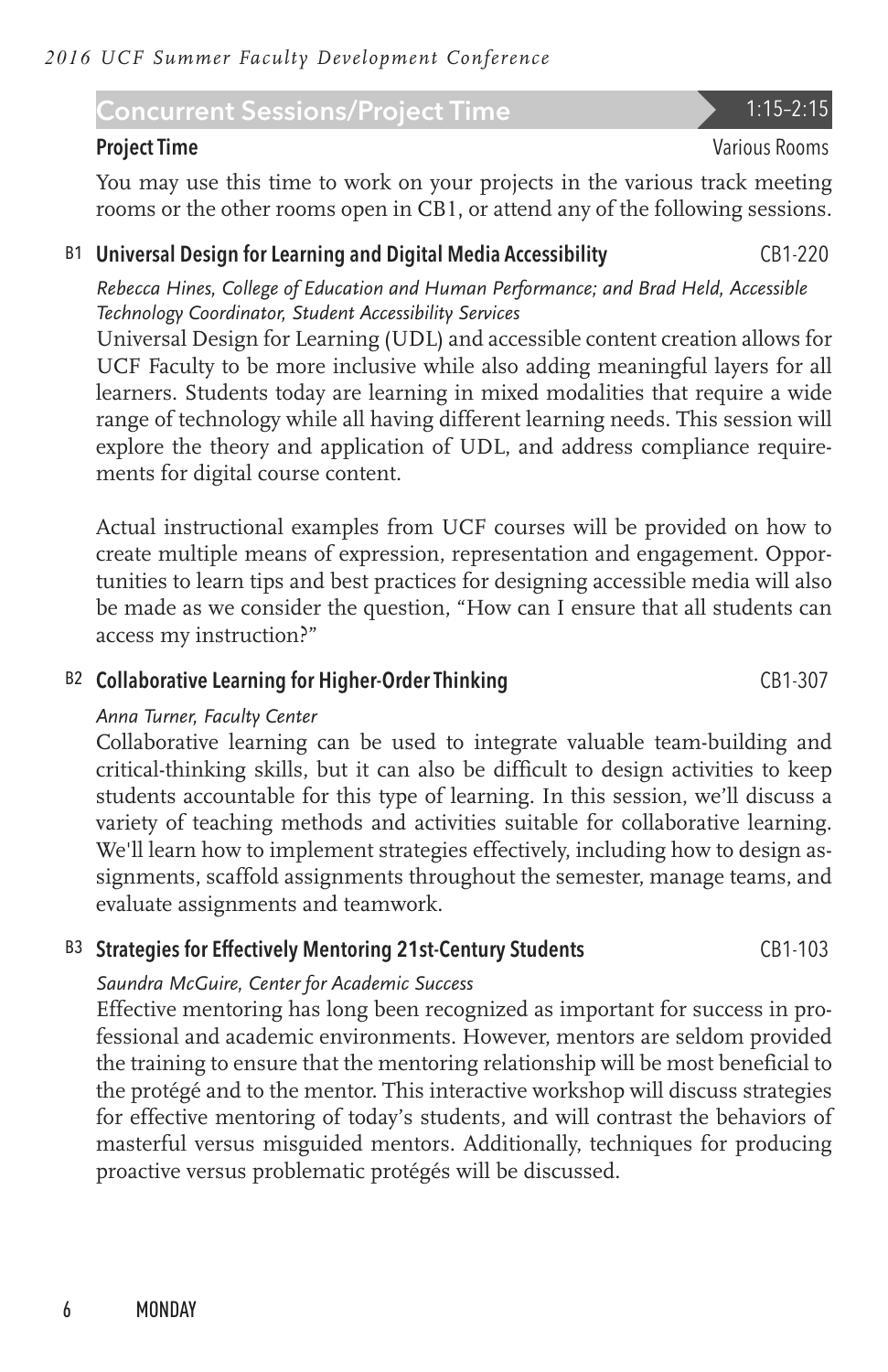## B4 Teaching Calculus Using Student-Centered Strategies CB1-105

*Lori Dunlop-Pyle, Patrick Higgins, and Piotr Mikusinski, College of Sciences*

As part of an NSF grant we integrated student-centered teaching strategies into our Calculus I, II, and III courses after completing a six-week summer workshop about these proven techniques. We each chose our own strategies based on the structure of each course, the needs of the students, and our preferences. After two semesters of implementing these strategies we will discuss the changes we made, what we observed, and what we would change for the future.

B5 The UCF Residential Curriculum CB1-308

## *Anne Stark, Residence Life and Education*

Anne Stark, Director for Residence Life and Education, will speak on the new residential curriculum for students living on campus. What do we want students to learn as a result of their choice to live on campus during their first year at UCF? This was the question that led to the development of a strategic approach to residence life on campus. Gone are the days of large-scale programming where student leaders and resident assistants serve pizza to those in attendance. Rather, the residence life team will craft experiences designed to meet a set of learning outcomes in the residence halls. This paradigm shift to residence life on campus should decrease conduct violations and increase retention and GPA. UCF's residential curriculum will launch in Fall 2016.

## Project Time 2:30–3:30

## **Project Time** Various Rooms **Project Time** Various Rooms **Various Rooms**

Use this time to work on your projects in the various track meeting rooms or the other rooms open in CB1.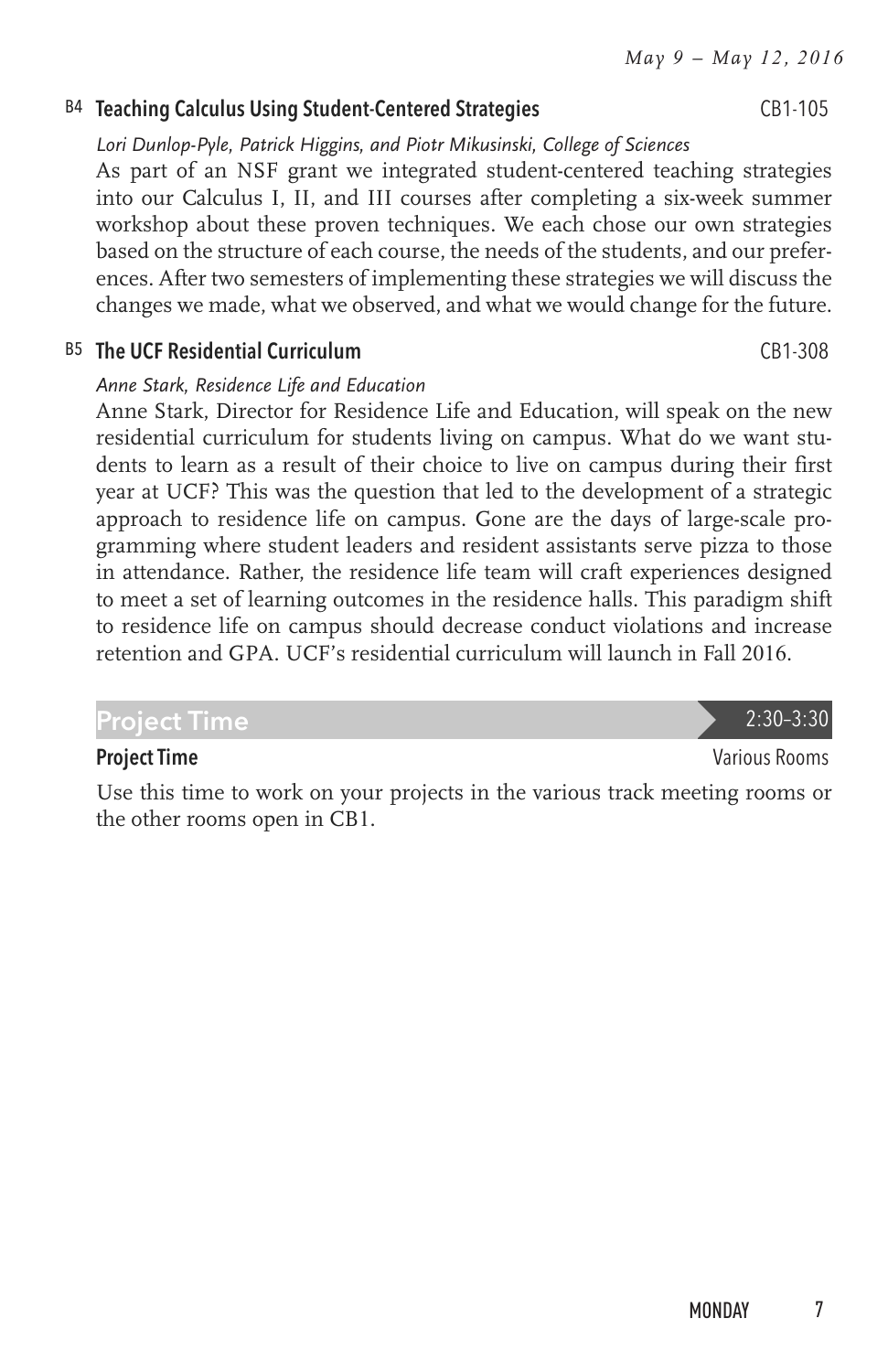# TUESDAY, MAY 10

## $\textsf{Coffee}$  and  $\textsf{Conversion}$  8:00–8:30 CB1-104 Concurrent Sessions 8:30-9:30 C1 ACTION! Theatre Strategies for Active Learning CB1-307

*Elizabeth Brendel Horn, College of Arts and Humanities*

Learn the parallels between active-learning strategies and acting exercises in this on-your-feet workshop, designed to illustrate nonthreatening ways in which a facilitator (regardless of past theatre training) can integrate theatre in the classroom to encourage students to analyze, reflect on, and more deeply connect with a narrative text.

## $C2$  Getting Students to Connect and Reflect: Capstone and e-Portfolio  $C11-103$

### *Susan Jardaneh, College of Undergraduate Studies*

In this session we will discuss strategies for developing and making practical use of e-portfolios in the classroom. e-Portfolios have become an integral component of the Cornerstone and Capstone courses within UCF's Interdisciplinary Studies program. This session will discuss how our students design their e-Portfolios to make connections between what they are learning and what their audience will find valuable through reflection, revision, and mindfulness of their audience.

## C3 How to Create and Maintain Successful Service-Learning Group Projects CB1-109

## *Geraldine Luzincourt, College of Nursing*

Are you thinking of or currently working with student groups in your classroom? Join us to see how the Community Nursing Coalitions (CNCs) in the College of Nursing have successfully implemented and maintained ongoing community programming through student group work. We'll also discuss how to maintain ongoing relationships with community partners.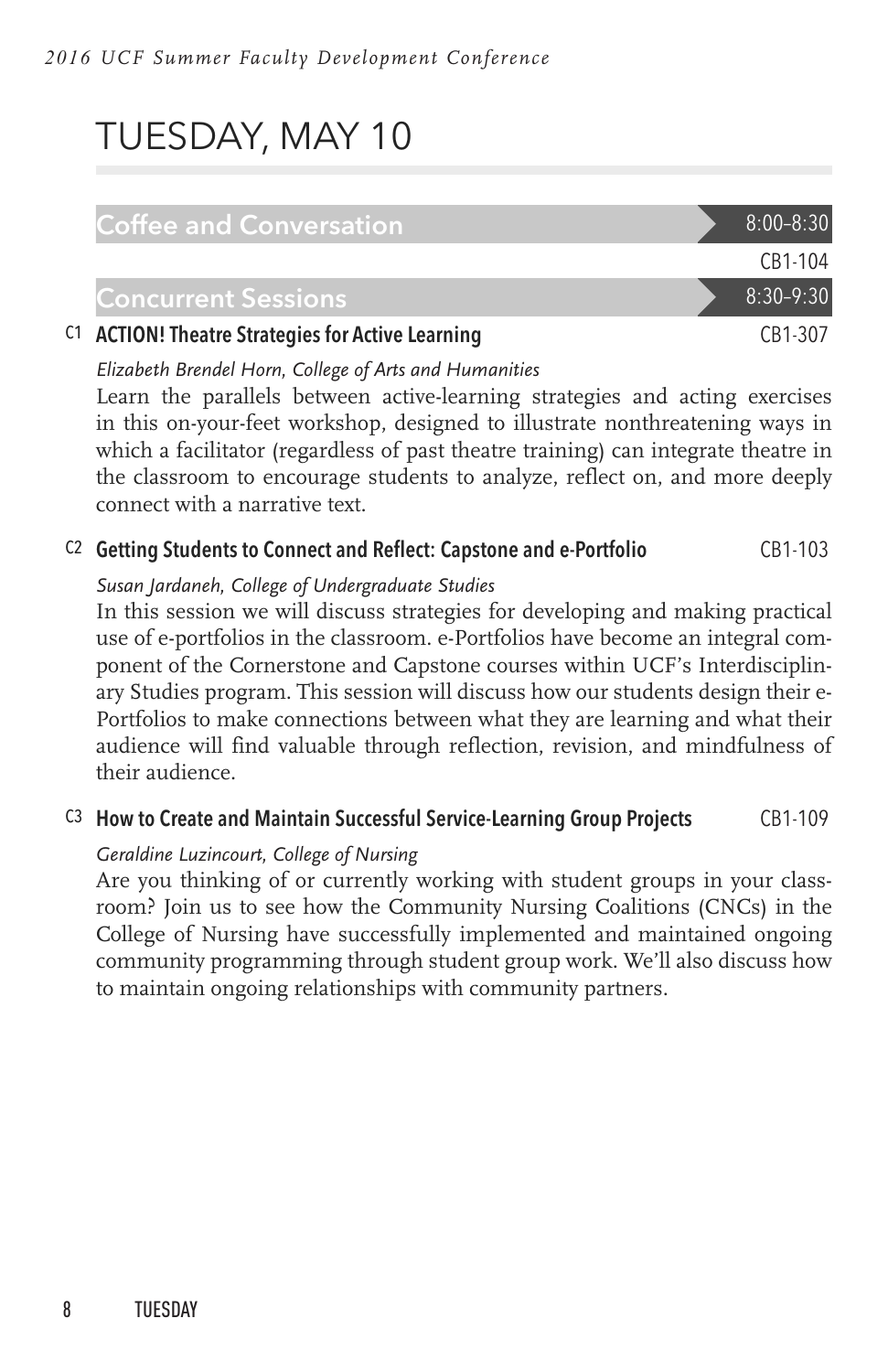## C4 Mentoring Best Practices, Part I: How to Be a Good Mentor CB1-117

#### *Katy Dickinson, President/Founder, Mentoring Standards*

Mentoring is a top methodology that is particularly effective at promoting development, advancement, and productivity. From this presentation, faculty who want to be better mentors will learn about best practices and hear practical examples of how mentoring works. Also to be addressed are how mentoring is different from coaching and sponsorship, best practices for mentees, and how developing a culture of mentoring can strengthen the whole university community.

#### C5 Webcourses@UCF Update Tour CB1-219

### *Elisabeth Greenwood, Center for Distributed Learning*

Beginning Summer 2016, Webcourses@UCF will have a new look. The new user interface will retain all of the functionality of the current Webcourses@ UCF and provide a sleek, modern interface by restructuring the Dashboard and Global Navigation Menu. Get a detailed preview of the new layout along with a tour of new and improved features, and a "tips-and-tricks" refresher for the new term.

## Concurrent Sessions 9:45-11:00

D1 Designing Learning Outcomes and Competency Statements CB1-307

*Alice Noblin, College of Health and Public Affairs; and Eric Main, Faculty Center* Many UCF faculty members need to create or revise "learning outcome statements" for their programs and courses, and in many disciplines these statements are called "competencies." In this session we will clarify some of the language about design and assessment, demonstrate the difference in the scope of the statements for programs and courses, practice aligning statements with Bloom's levels of educational objectives, and create or improve statements for your course or program.

#### D2 UCF-Hillcrest Foreign Language Club Roundtable: The Rewards and Challenges of a Project Geared toward Professional and Civic Preparation CB1-103

*Rita DeLuca, Amelia Lyons, Anne Prucha, and Kacie Tartt, College of Arts and Humanities; Lisa Debow, Hillcrest Elementary Parent; Lisa Perez, Hillcrest Elementary Teacher; and Karen Ochoa, Colton Driggers, and Karen Kelly, UCF Student Participants* This session will describe a program in which UCF students work with students at Hillcrest Elementary School, a foreign-language magnet school in Orlando, to provide an after-school opportunity in their chosen target language. We advise the UCF students on the creation and delivery of grade-appropriate curriculum. This is a volunteer program.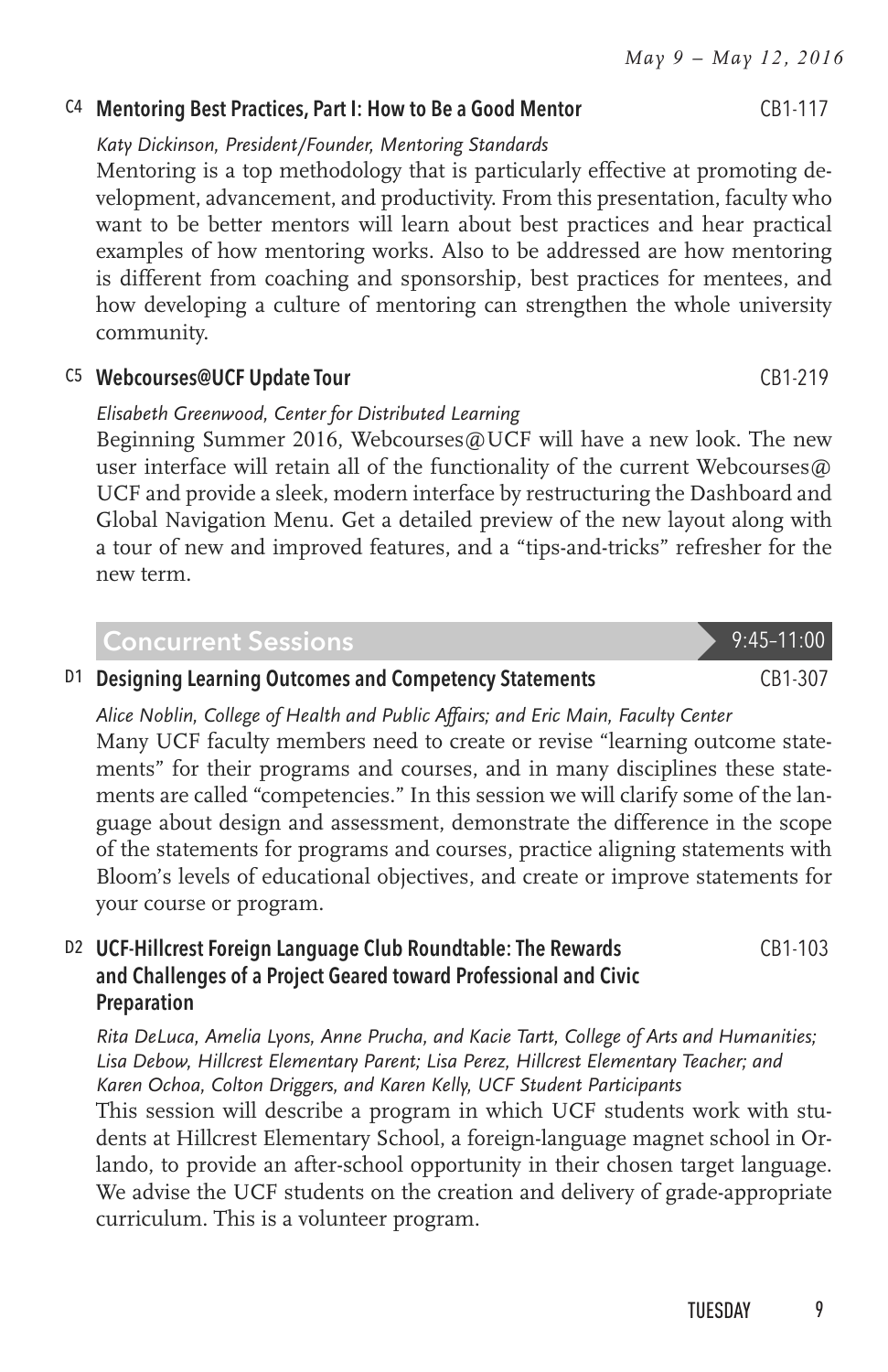## D3 Internship and Employer Partnerships CB1-109

*Sandra Macaulay Leon-Barth, Office of Experiential Learning (Moderator); Jacob Scholtz, Office of Research and Commercialization; Janet Stingo, SunTrust Bank; and Mary Thies, The DiSTI Corporation*

Please join us to learn about industry partnerships with the Office of Experiential Learning and the ways these co-educators provide learning experiences for our internship and co-op students. You will learn about the existing structures to make students' internship/co-op experiences successful, how our partners mentor students, and how they work with the Office of Experiential Learning to document student learning.

## D4 Lesson Planning as a Genre: Crafting a SoTL Manuscript CB1-119

#### *Vicky Zygouris-Coe, Elsie Olan, Taylar Wenzel, and Janet Andreasen, College of Education and Human Performance*

In this panel presentation, we share the process of revising key writing assignments in a foundational course (EDG 4410) required across multiple programs in the College of Education and Human Performance. We describe how, through a SoTL study, we investigate the impact of this course revision on redefining the function of lesson plans in our field, both for teacher candidates and practicing educators. Finally, we share the outline and draft of the *Lesson Planning as a Genre* manuscript prepared during our yearlong WAC SoTL project.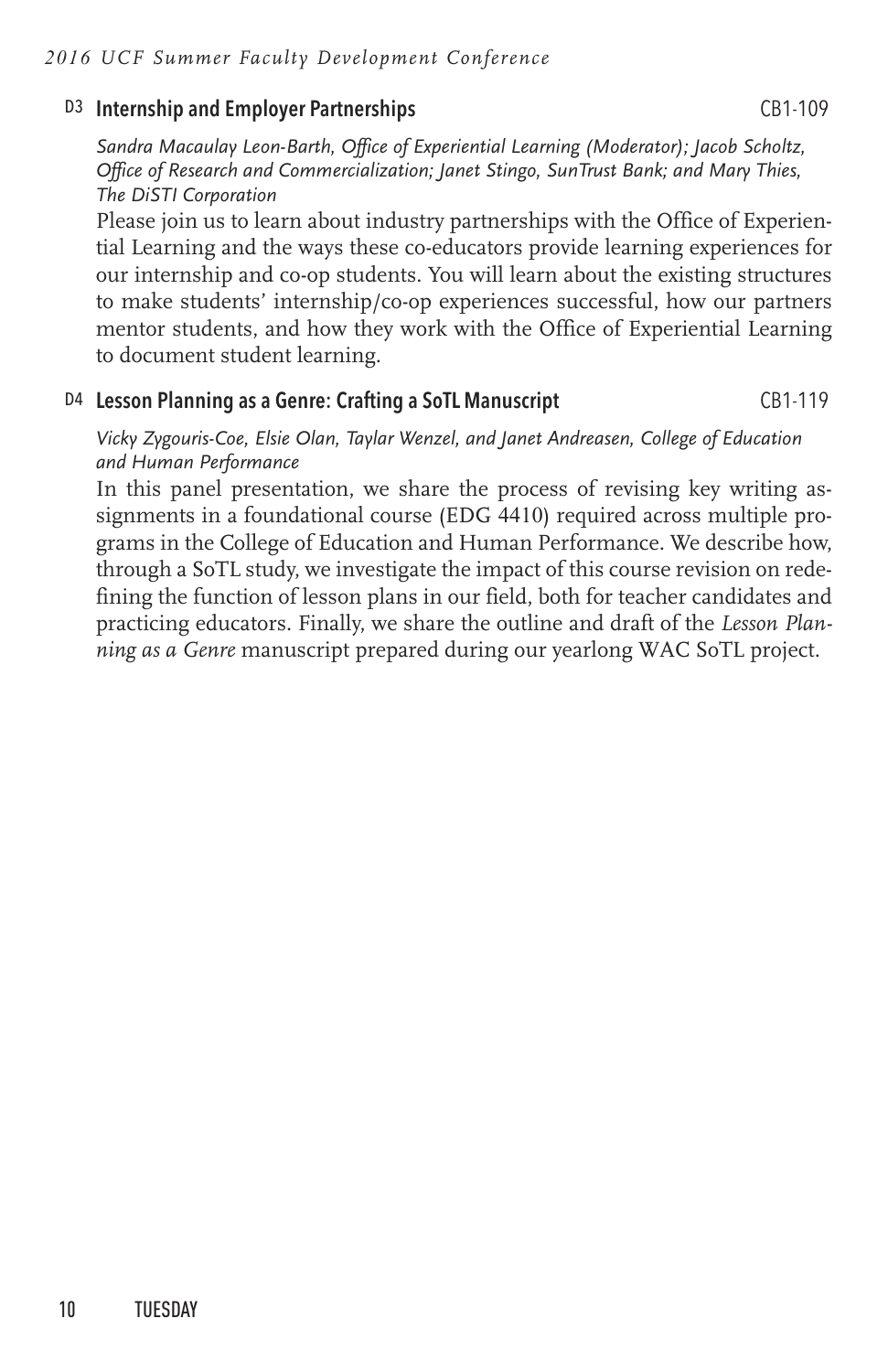### D5 Fulbright Scholars Program CB1-107

<span id="page-12-0"></span>*Karen Biraimah (Namibia, Kenya, and Malaysia), College of Education and Human Performance (Moderator); Jose Fernandez (Argentina), College of Arts and Humanities; Po-Ju Chen (Austria, Denmark), Rosen College of Hospitality Management; Ann Miller (Uganda), College of Sciences; Christopher Cook (Germany), UCF Study Abroad; Thomas Bryer (Lithuania), College of Health and Public Affairs*

Want to spend a funded year abroad and add to UCF's international prestige? If so, the time to begin your application for the summer deadline is now. Learn from a panel of former UCF Fulbrighters how to successfully apply and what kind of assistance is available to help you with the process. The Fulbright Scholars Program offers teaching, research, or a combination of teaching and research awards in over 125 countries for the 2017-18 academic year. Opportunities are available for college and university faculty members and administrators as well as for professionals, artists, journalists, scientists, lawyers, independent scholars, and many others. In addition to several new program models designed to meet the changing needs of U.S. academics and professionals, Fulbright will be offering more opportunities for multicountry grants through enhanced global and regional awards. Interested faculty members and professionals are encouraged to learn more about the nearly 500 core Fulbright U.S. Scholar opportunities.

Afterward, join us in the lab for a short overview of the Fulbright website followed by time to search for current Fulbright opportunities and ask questions (session [E](#page-14-0)7).

### D6 Share Your Online Teaching Practices with the World! CB1-202

#### *Kelvin Thompson and Baiyun Chen, Center for Distributed Learning*

You are invited to join the Teaching Online Pedagogical Repository (TOPR) writing session and complete a TOPR entry with us. We will meet and brainstorm ideas for 15 minutes and then start writing. Selected entries will be featured in the TOPR Press Release for Fall 2016. Authors of entries completed during the session will be entered into a drawing for a gift card.

TOPR is emerging as a go-to destination for faculty/designers in search of ideas for online and blended courses. Each entry is highly focused on one teaching practice with a solid description, concrete example(s), relevant professional practice or research literature, and key words connecting to other practices. TOPR is available publicly on the web at <http://topr.online.ucf.edu>.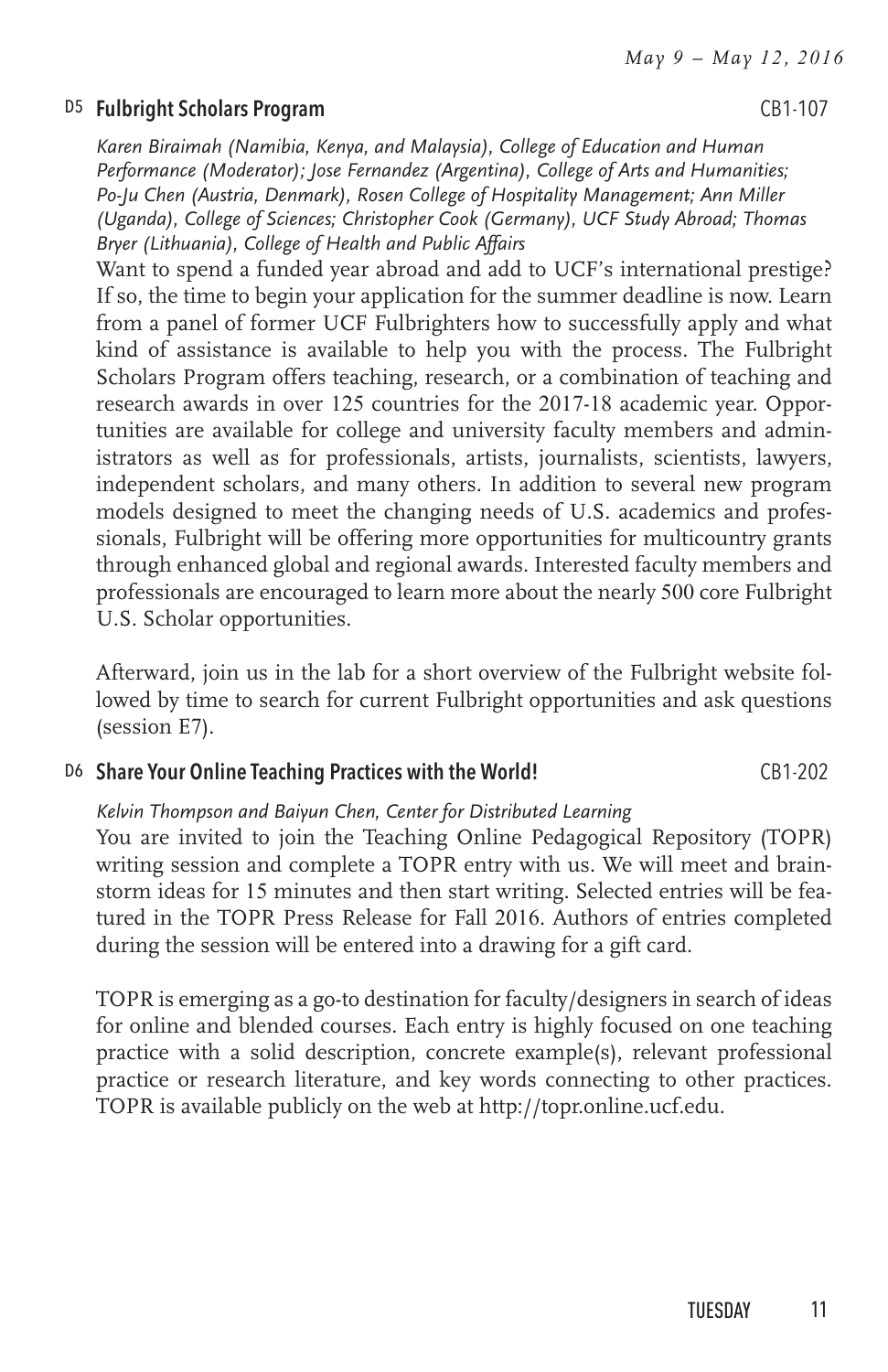## Concurrent Sessions 11:15-12:15

## E1 Curriculum Mapping Workshop CB1-205

*Melody Bowdon, Faculty Center; and Patsy Moskal, Associate Director, Research Initiative for Teaching Effectiveness*

Curriculum mapping is a strategy for aligning program-level expectations and instructional practices. It helps faculty identify, schedule, and assess key components of the curriculum, including diversity outcomes or Gordon Rule requirements. This session will help you get started on creating a curriculum map and applying it to support your program assessment.

### E2 Active Learning Overview CB1-307

*Anna Turner, Faculty Center; and Aimee deNoyelles, Center for Distributed Learning* Through the theoretical exploration of active learning, we will discuss practical questions such as: What is active learning? What does active learning look like across disciplines? When does active learning work? When doesn't active learning work? How is active learning different across modalities?

#### E3 Interview Preparation through Experiential Learning: Creating a Customized Experience for Your Students CB1-105

### *Iryna Malendevych, College of Health and Public Affairs; and Neal Robinson, Assistant Director, Career Services*

Translating one's curricular and co-curricular experiences into thoughtful interview responses is an important component of students' career development. The Department of Criminal Justice and UCF Career Services are collaborating to infuse interview preparation into online, face-to-face, and mixed-mode courses. Students review preparatory modules, complete a customized virtual interview consisting of prerecorded questions, and post their recordings to Webcourses to receive feedback from students and the instructor. Session participants will learn how to integrate interview preparation into their courses using predeveloped modules and Optimal Interview, a virtual, customizable interview platform. Additionally, faculty will share their pedagogical approaches to preparing students for interviews.

## $E4$  Transformation through Digital Storytelling in the Classroom CB1-103

### *Lisa Peterson, College of Arts and Humanities*

Telling a story with images and sound sharpens one's awareness of who they are and what they value. Perfecting the skill of digital storytelling enables students to create an ongoing narrative about themselves and how they want to portray themselves to the world. By reflecting on how they arrived at where they are, students are able to determine where they want to go and how to communicate that to the world after graduation. This presentation will provide an overview of digital storytelling and how it can be integrated into the classroom.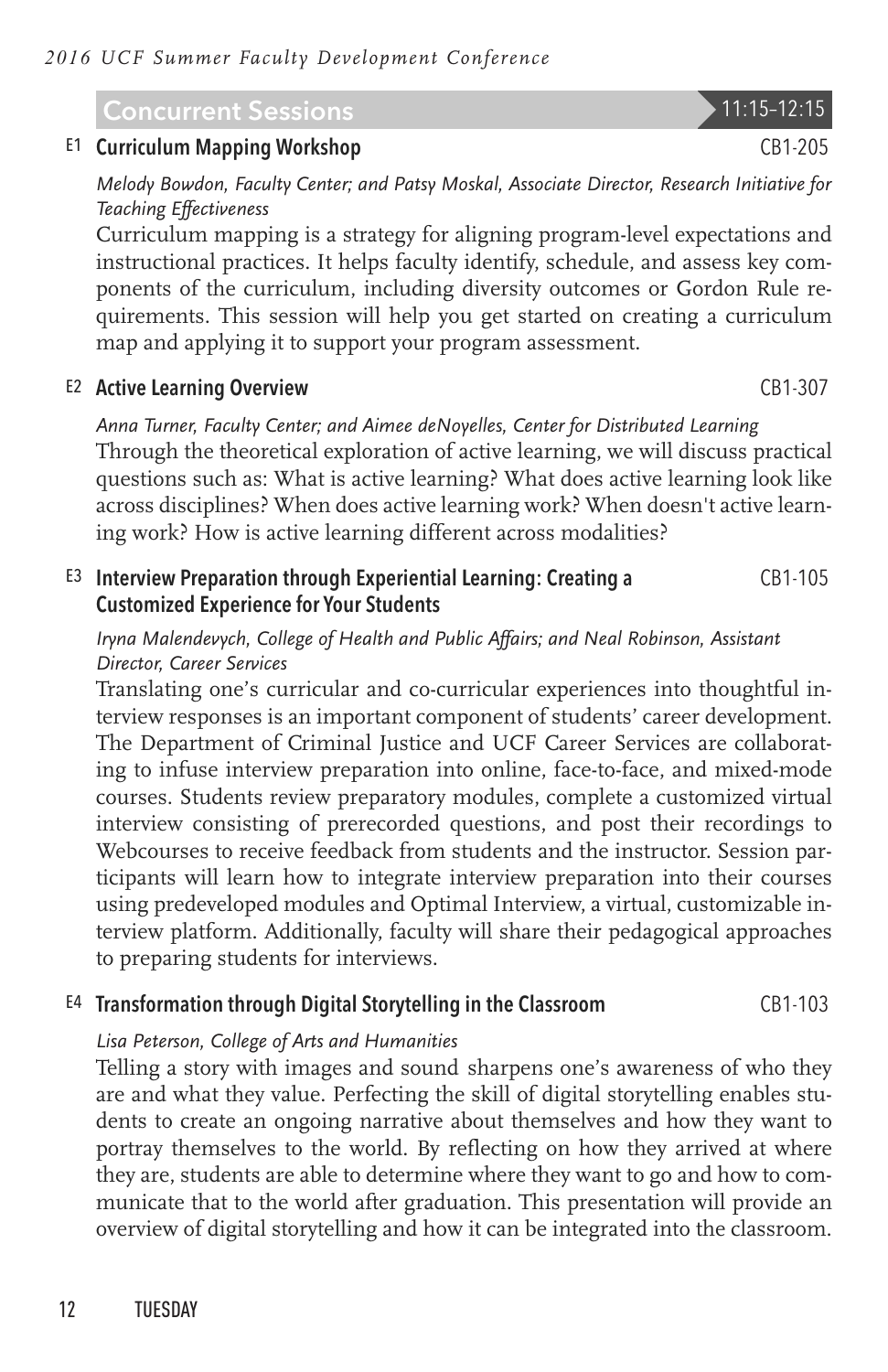## *May 9 – May 12, 2016*

## E5 Online Service-Learning Courses CB1-109

*Leandra Preston-Sidler, College of Arts and Humanities*

This session will provide practical tools and invite discussion about servicelearning in online classes, including strategies, ideas, and specific examples. Many professors avoid service-learning in online classes, but the right approach(es) can greatly enhance online classes.

## E6 Mentoring Best Practices, Part II: Mentoring for a Diverse Group CB1-117

*Katy Dickinson, President/Founder, Mentoring Standards*

Mentoring is a top methodology that is particularly effective at promoting development, advancement, and productivity. From this presentation, faculty will learn about how mentoring can be exceptionally beneficial for women and minorities. Benefits of mentoring and a mentoring culture will be discussed using practical examples. Topics include leadership and career development, productivity, diversity awareness and support, retention improvement, and participant satisfaction.

## <span id="page-14-0"></span>E7 Fulbright Lab CB1-219

This will be a hands-on session for participants of the previous Fulbright session ([D](#page-12-0)5) to join us for a short overview of the Fulbright website followed by time to search for current Fulbright opportunities

## Lunch on Your Own

Please see lunch options from Monday on [page 5.](#page-6-0)

## Lunch-and-Learn: Updates on UCF Initiatives for Student Success CB1-104

*William Self, Burnett School of Biomedical Sciences and Provost's Fellow; Jennifer Sumner, Regional Campuses Administration; and Chanda Torres, Student Development and Enrollment Services*

This session will provide updates and seek faculty input on several student success initiatives cosponsored by Academic Affairs, Regional Campuses, and Student Development and Enrollment Services. Lunch will be provided pending earlier RSVP, but all are welcome.

## Concurrent Sessions/Project Time 2012 1:15-2:15

## **Project Time Various Rooms Project Time** Various Rooms **Various Rooms**

You may use this time to work on your projects in the various track meeting rooms or the other rooms open in CB1, or attend any of the following sessions.

## Lunch 12:15–1:15

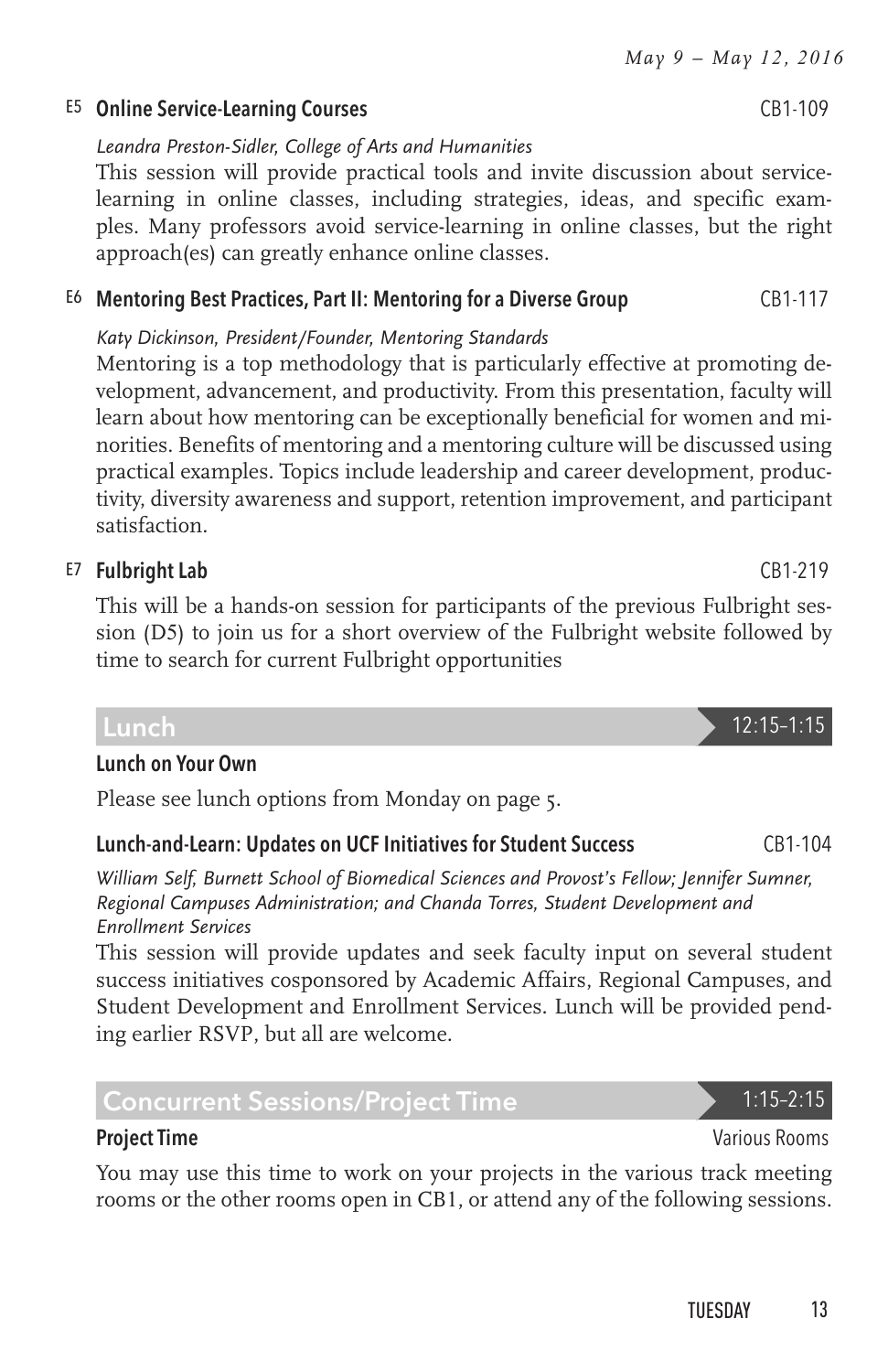## F1 Active Learning in Large Classes CB1-307

*Enrique Guerra-Pujol, College of Business Administration; and Anna Turner, Faculty Center* Although there is no official number that defines a "large" class, it is common for instructors at UCF to encounter enrollments that constrain their pedagogical choices. Whether you teach classes of 100 or 1000 or more, there are certain challenges that hinder active learning when teaching to those numbers. This session will offer insight on common issues facing instructors of large classes, and it will introduce some innovative teaching methods, including options for using BYOD polling to reimagine learning activities for larger classes.

#### F2 Three Research-Proven Approaches to Creating and Sustaining Student-Led Effective Online Discussions CB1-105

### *Aimee deNoyelles, Center for Distributed Learning; and Beatriz Reyes-Foster, College of Sciences*

Online discussions are frequently used in online courses, but often there are concerns from the instructor about their effectiveness: "the students do not truly engage with each other;" "it seems like too much busy work and not enough learning;" and "the posts are a lot for me to grade." Attend this session to learn about three research-proven strategies to creating and sustaining effective student-led online discussions.

## F3 QEP Faculty Focus Group: Involving Students in Integrative Learning CB1-103

## *Anna Maria Jones and Hank Lewis, Office of the Quality Enhancement Plan*

Join us to share ideas for involving students in integrative learning and provide input to shape the direction of *What's Next*. We will discuss what has worked at other universities and solicit feedback on future QEP initiatives at UCF.

## F4 The Mental Health Status of Today's College Students CB1-308

## *Karen Hofmann, Director, Counseling and Psychological Services*

Karen Hofmann, Director for Counseling and Psychological Services (CAPS), will speak on the mental health status of today's college students. Come see how CAPS is meeting the needs of our college students through their programs and services. Participants will learn about generational and cultural influences that affect today's college students. Participants will also learn about trends and data that illustrate the mental health of today's college students.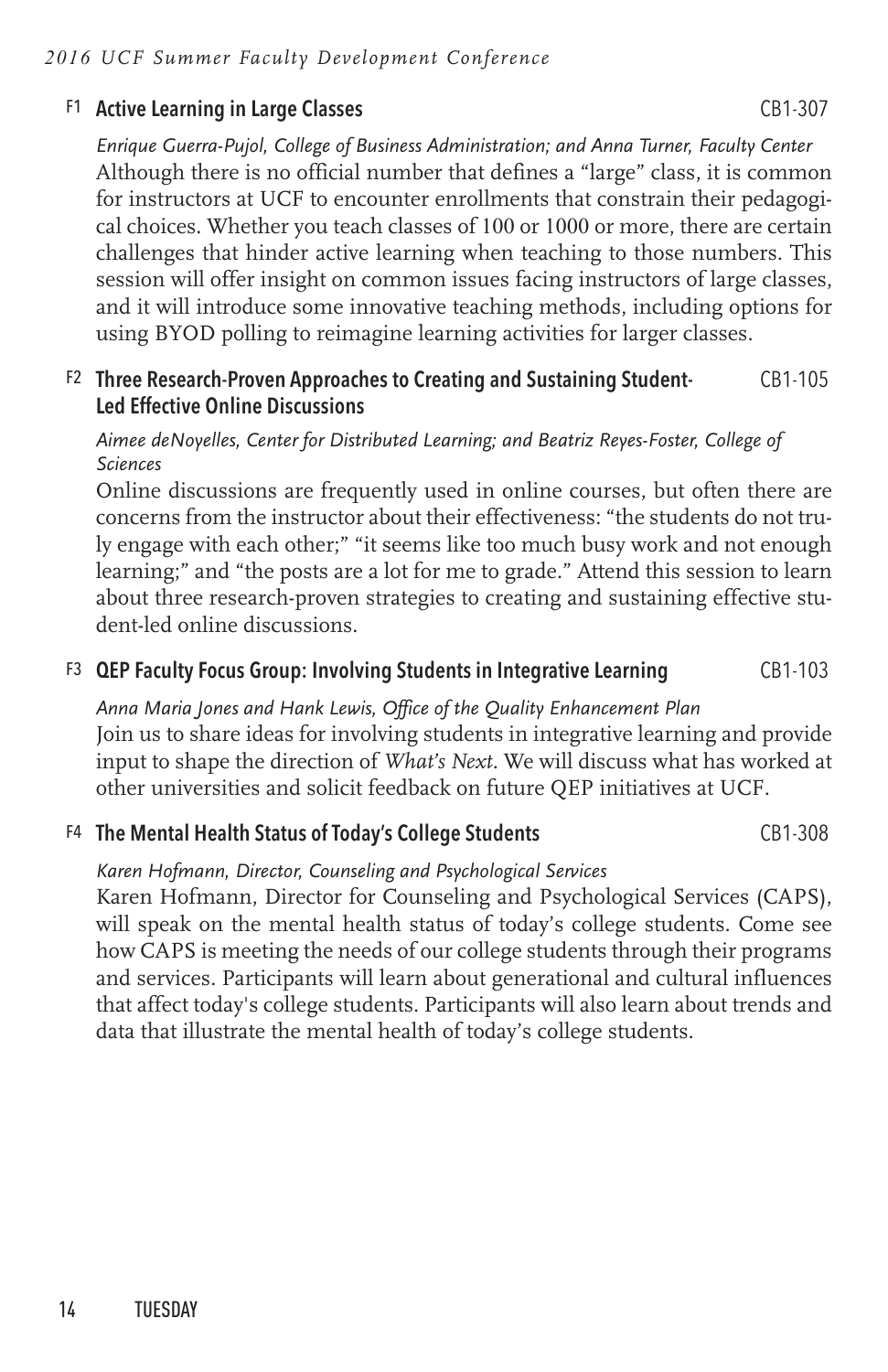### F5 Video in the Classroom CB1-202

*Carrie Moran and Ying Zhang, UCF Libraries; Leandra Preston-Sidler, College of Arts and Humanities; and Mary Dillon, College of Health and Public Affairs*

A group of UCF Library and academic faculty will discuss best practices for using video in the classroom, both online and in person. Librarians will show the different platforms available and some of the details on how to use those videos in online courses. The academic faculty will discuss how they have used video in the classroom.

Project Time 2:30–3:30

#### **Project Time** Various Rooms **Project Time** Various Rooms **Various Rooms**

Use this time to work on your projects in the various track meeting rooms or the other rooms open in CB1.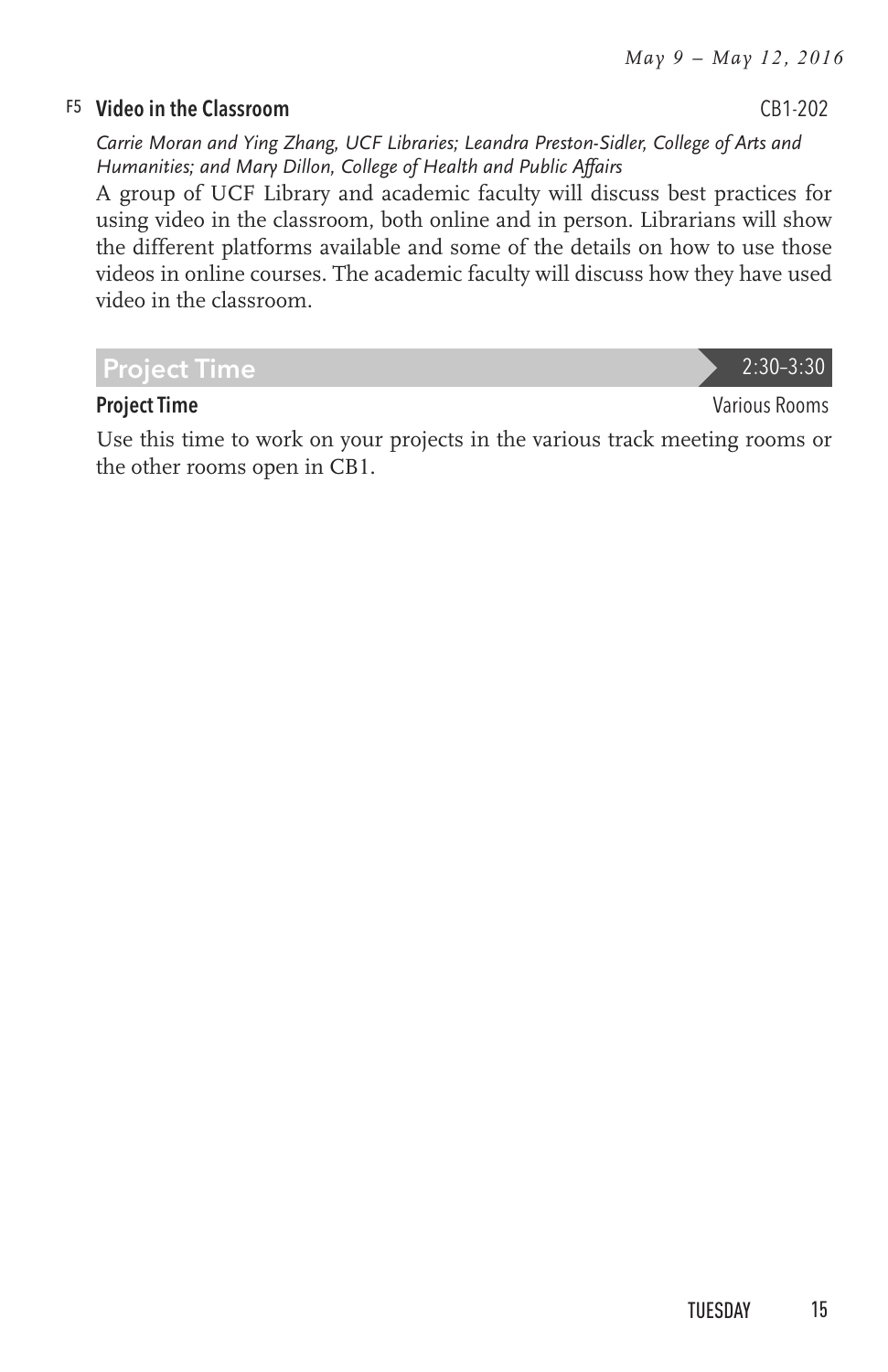# WEDNESDAY, MAY 11

| <b>Coffee and Conversation</b>                 | $8:00 - 8:30$ |
|------------------------------------------------|---------------|
|                                                | CB1-104       |
| <b>Concurrent Sessions</b>                     | $8:30-9:30$   |
| G1 Designing a Syllabus for Academic Integrity | $CR1-220$     |

#### *Jennifer Wright, Director, Office of Integrity and Ethical Development*

There are many different types of syllabus statements related to academic integrity. In this day and time we need more than just a statement about cheating and consequences regarding grades. We need to include information on collaboration, use of academic websites, plagiarism, cell phone use, acceptable excuses, etc. We will discuss how to develop classroom policies regarding classroom conduct and academic integrity, and how to determine appropriate consequences for infringement. Learn how to present such information in a course syllabus and how to maintain a positive theme of academic integrity throughout the semester.

### G2 Stimulating Learner Engagement and Motivation with ARCS CB1-105

### *Atsusi (2c) Hirumi, College of Education and Human Performance*

To engage and motivate students to learn, coursework must (a) gain and sustain their Attention, (b) be Relevant to their needs and interests, (c) foster Confidence in their ability to learn and perform, and (d) Satisfy their expectations. During this one-hour seminar, participants will assess the motivational design of their coursework, create a motivational profile of their students, and explore tactics for enhancing learner engagement and motivation in conventional classroom, totally online, and mixed-mode courses by applying the ARCS Model of Motivational Design.

Please bring to the workshop a list of goals and objectives as well as any available materials for a specific course and/or unit of instruction.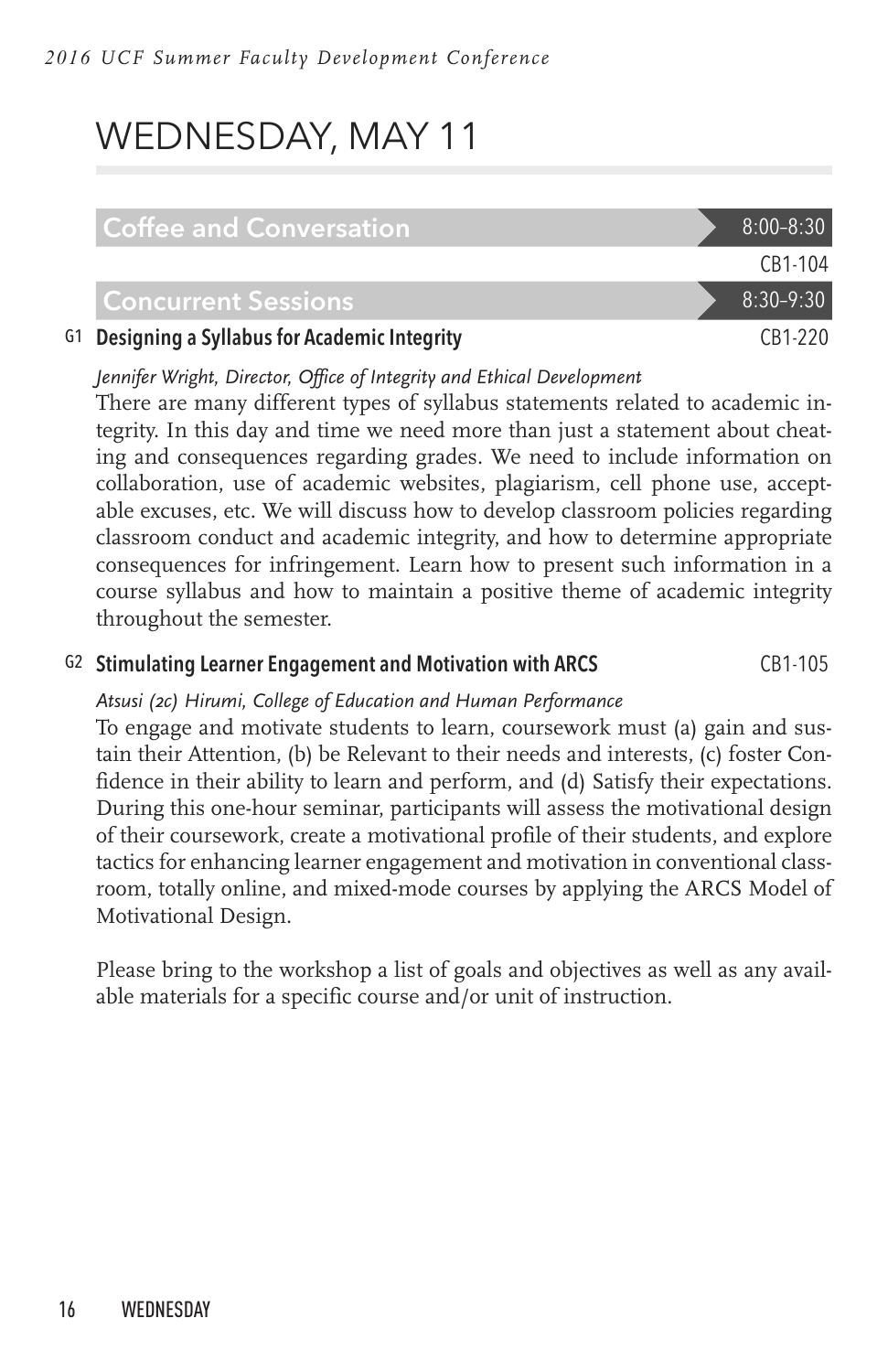#### G3 Collaboration in Unexpected Places: Using the UCF College of Business Model to Help Create a Professionalization Course for History Majors CB1-103

### *Dan Murphree, College of Arts and Humanities; and Lonny Butcher, College of Business Administration*

This session is devoted to exploring how collaboration between members of the Department of History and College of Business Administration led to the creation of the history professionalization course titled "History Majors in Society and Careers." Participants will learn about how the process unfolded and how other departments can pursue collaborations for similar goals.

#### G4 Do Internships and Co-ops Lead to Jobs at Graduation? Analysis of Data from First Destination Survey on the Impact of Office of Experiential Learning CB1-109

## *J.T. Ghim, Office of Experiential Learning*

Internships and co-ops have been identified as high-impact practices that are essential to the post-graduation success of undergraduate students. The Office of Experiential Learning works with colleges and departments to provide "learning by doing" opportunities to students with employers and community partners. Join us as we share our analysis and assessment of the impact of experiential learning to post-graduation success utilizing the latest results in the First Destination Survey Data from the Office of Operational Excellence and Assessment Support (OEAS). We are particularly interested in sharing the employment status of students at graduation by college and student characteristics, highlighting the success and impact of experiential learning to participating students and colleges.

### G5 Infant Feeding among Faculty Mothers at UCF CB1-117

### *Shannon Carter, College of Sciences*

There is unanimous agreement among health officials that breastfeeding offers unparalleled benefits to infants and mothers. However, full-time employment is known as a significant barrier to breastfeeding, and few U.S. mothers meet official breastfeeding recommendations. This workshop presents data collected through in-depth interviews with faculty mothers employed at UCF regarding their infant feeding experiences. The data presented will focus specifically on participants' reports of ways they felt supported for breastfeeding at UCF, barriers to breastfeeding they experienced at UCF, and their recommendations for ways UCF could support breastfeeding.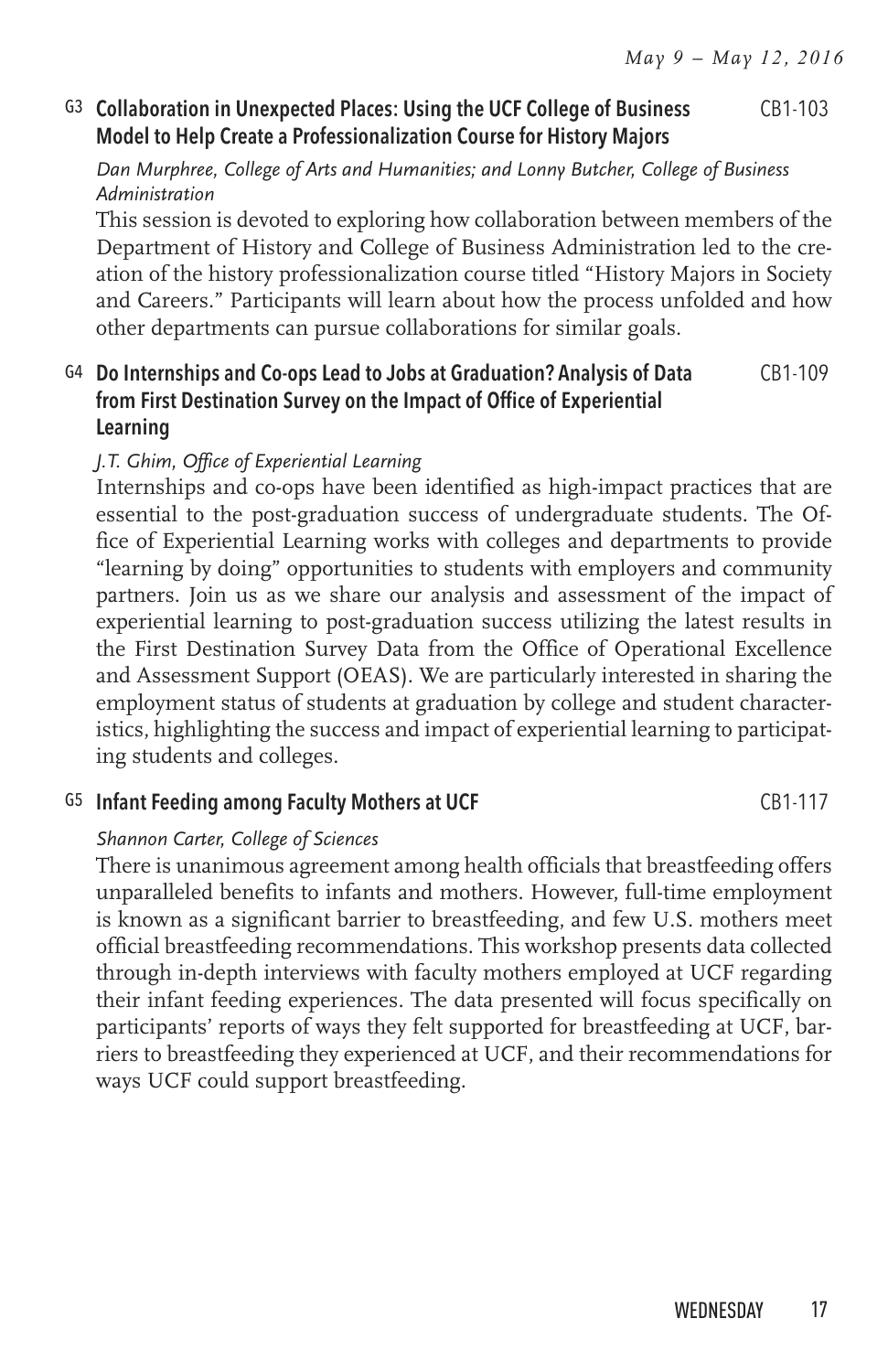### G6 Promoting Wellness among Women Faculty of Color CB1-122

*M. Ann Shillingford-Butler, College of Education and Human Performance*

The challenges experienced by minority female faculty in higher education have been well noted. These challenges may include (a) invisibility, feelings of not being heard or listened to; (b) over-visibility, feelings of being hired as a contribution to the façade of organizational diversity; and (c) alienation and devaluation. These challenges have been found to correlate with increased feelings of anxiety, career dissatisfaction, and burnout, which unfortunately have led to decisions to leave the profession. Holistic balance centered on a wellness framework promotes positive personal and professional experiences. This workshop was originally designed to provide UCF's female faculty with an arena to discuss wellness practices to counter work stressors and potential burnout, but all perspectives are valued and all are welcome to attend this session.

## COACHE Panel 9:45-11:00

## CB1-104

During Spring 2015, UCF faculty were asked to complete the COACHE survey, a faculty job satisfaction survey. More than 1,200 full-time instructors, lecturers, tenured, and tenure-track faculty in every college were invited to participate; the response rate for tenured and tenure-track faculty was 47 percent. In Fall 2015, the COACHE Priority Setting Committee reviewed the UCF COACHE results and determined five priority areas for improvement: Appreciation and Recognition, Departmental Leadership, Nature of Work, Personal and Family Policies, and Promotion.

Faculty were recruited to participate on subcommittees focused on each of the five areas and were charged with proposing strategies to strengthen those areas. During this stakeholder session, a brief summary of the results from each of the five priority areas will be shared, however the majority of the session will be devoted to gathering feedback on suggested strategies. Panelists and the subcommittees for which they co-chair include:

- UCF COACHE Co-Lead (Cynthia Young)
- Appreciation and Recognition (Deborah Reinhart)
- Departmental Leadership (Jennifer Kent-Walsh/Fernando Rivera)
- Nature of Work (Debbie Hahs-Vaughn/Daniel Murphree)
- • Personal and Family Policies (Linda Walters)
- Promotion (Bill Self)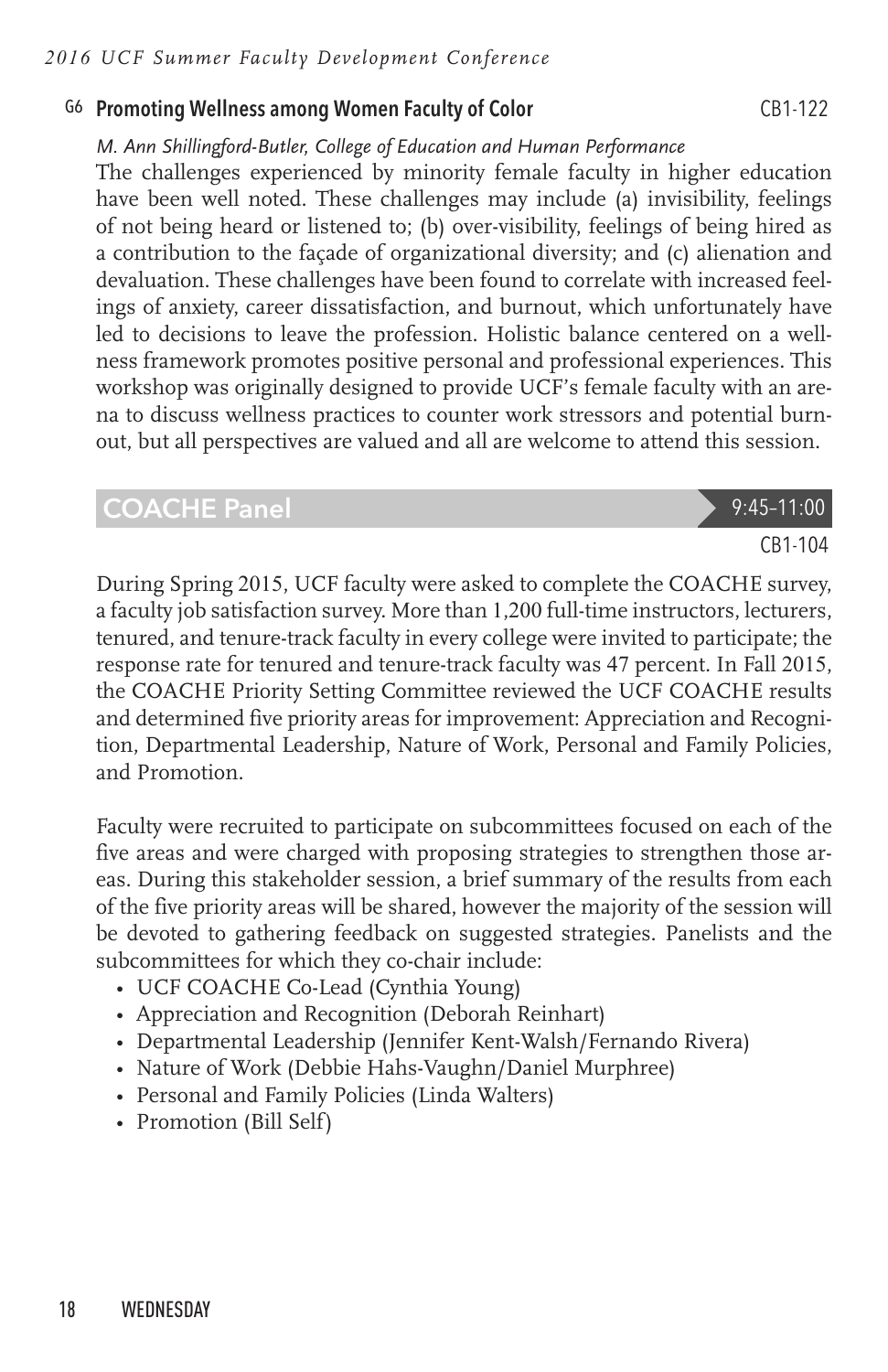## Concurrent Sessions 11:15-12:15

#### H1 Freedom of Speech on Campus CB1-205

*Ann Miller, College of Sciences (Moderator); Yovanna Pineda, College of Arts and Humanities; Kim Voss, College of Sciences; and Gina Naccarato-Fromang and Bonnie Yegidis, College of Health and Public Affairs*

In Fall 2015, events in universities across the country raised the issue of freedom of speech and expression on American campuses to public awareness. Students of color argued for safe spaces and challenged cultural appropriation; free-speech advocates argued that bigoted and hateful speech should be met with more speech. This panel seeks to promote discussion about those issues from multiple perspectives including First Amendment rights, media law, the necessity of civility in pluralistic societies, and freedom of expression in the classroom.

#### H2 Mind the Gap: Relationship Building and Course Design to Increase Student Engagement in Active Learning in Online Classrooms CB1-307

*Kathleen Bartlett, Consultant in Instructional Design, SoarTech, Orlando; and Darlin' Neal, College of Arts and Humanities*

How can instructors bridge the gap between cognitive, intellectual tasks required by their courses and the affective, interpersonal needs of their students to increase engaged, active learning and success in online classes? Struggling online students report feeling isolated, disconnected, and bored; some may attempt to do the work, but without interactive experiences to link academic lessons to their personal frames of reference, they are unable to integrate and independently apply the new concepts. How can we move face-to-face instructional delivery to the online environment, and make online classrooms less text-heavy and lifeless? Recent research suggests ways that relationship-building activities and course-design strategies can bridge the gap between course content, faculty expectations, and student performance.

#### H3 2016 QEP—*What's Next: Integrative Learning for Professional and Civic Preparation* CB1-103

*Anna Maria Jones, Hank Lewis, and Lindsay Rushworth, Office of the Quality Enhancement Plan*

This hands-on workshop will help faculty integrate high-impact learning practices into their teaching. Participants will get an overview of the QEP student learning outcomes and will design or redesign an assignment that incorporates the SLOs.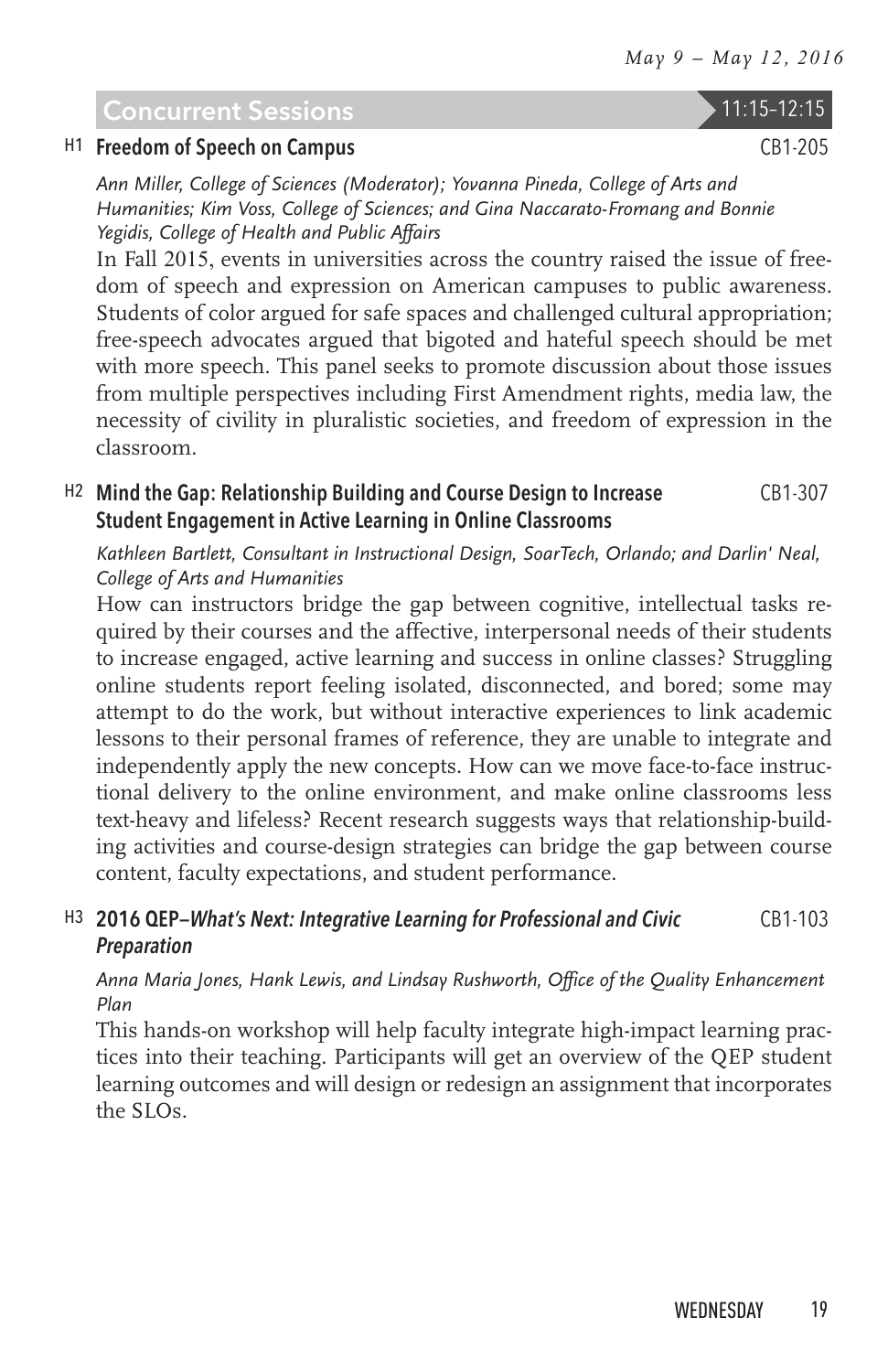## H4 Improving Student Learning and Writing: SoTL Research about Writing in the Disciplines

#### *Peter Jacques, Alisha Janowsky, and Steven Berman, College of Sciences*

In order to go beyond anecdotal evidence and "hunch-based" teaching methods, members of this panel collected and analyzed research data about their teaching of disciplinary writing. This yearlong SoTL project was sponsored and coordinated by UCF's Writing Across the Curriculum (WAC) Program. These researchers asked questions like: Do students really read teacher comments; why or why not? and How can we design discussion prompts that encourage critical thinking in online courses? The panelists will present the results of their research and the implications of those results for teaching and learning. Participants will also learn more about WAC at UCF and how to get involved.

#### H<sub>5</sub> Social Justice Issues Affecting UCF Students CB1-107

#### *Edwanna Andrews and Justin Andrade, Social Justice and Advocacy*

As national social justice dialogues continue to occur in the media and on campus concerning race, gender, religion, sexuality, and politics, join team members of the Social Justice and Advocacy department within Student Development and Enrollment Services to learn about how students at UCF are being impacted and how SJA has helped to provide support and raise awareness. Learn about ways to be an advocate and where to find resources on campus.

### H6 UCF Moves: A Campus-Wide Physical Activity Initiative CB1-122

## *Carey Rothschild and Jennifer Tucker, College of Health and Public Affairs*

Faculty and staff often face challenges when attempting to maintain a balance between life and work. Finding enough time to take care of oneself physically and to facilitate an active lifestyle for one's family is frequently placed behind work deadlines, school assignments, extracurricular activities, social media, and so on. UCF Moves is a physical activity initiative designed to empower faculty and staff to become more physically active in their daily lives. We will provide practical strategies, plans, goals, and resources for increasing physical activity as an individual and as part of a family. By educating, motivating, and supporting faculty and staff, we will create a community of camaraderie and accountability in the pursuit of improved health and well-being.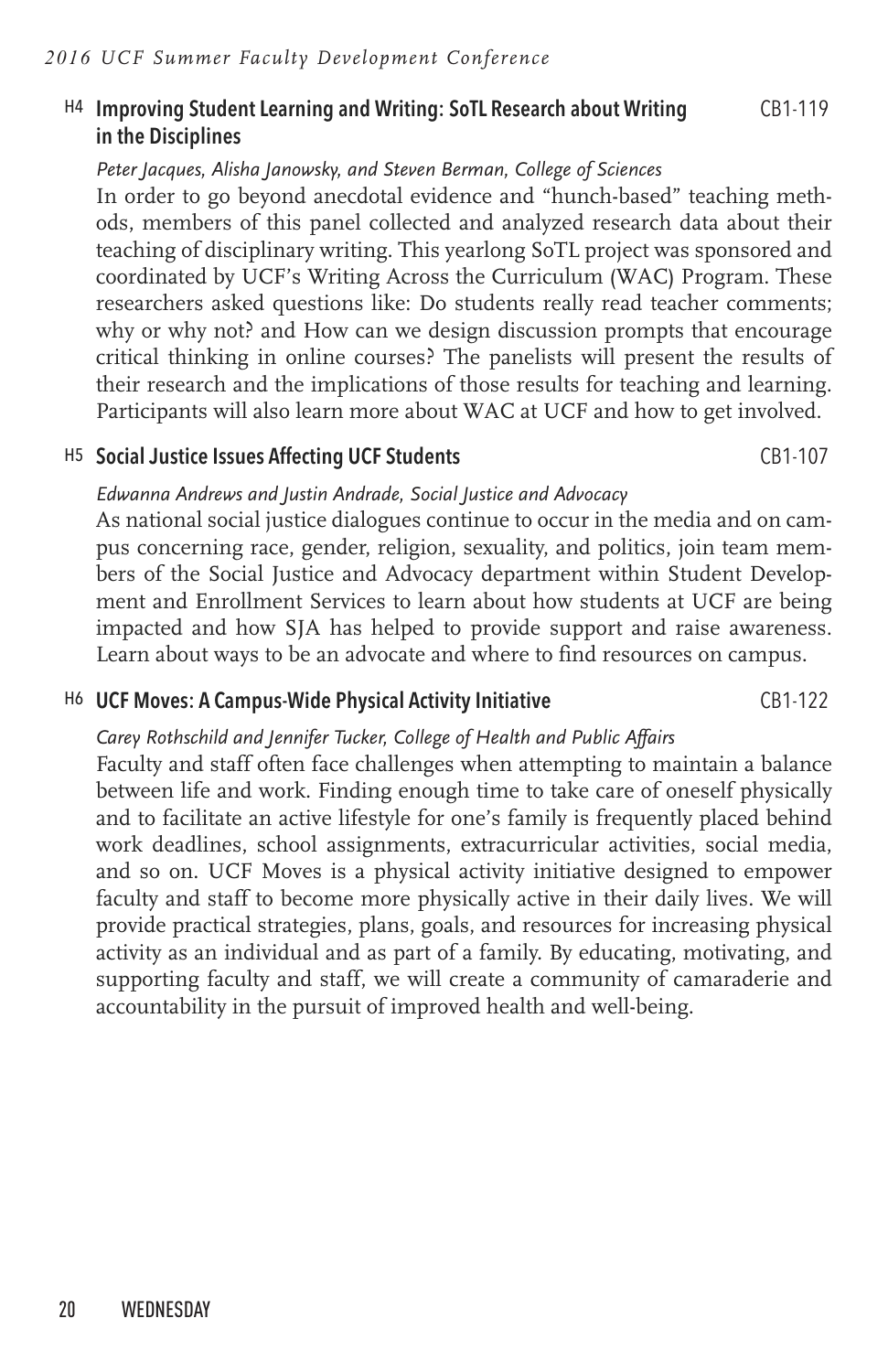## Lunch 12:15–1:15

## Lunch on Your Own

Please see lunch options from Monday on [page 5.](#page-6-0)

## Lunch-and-Learn: Turning Technologies Classroom Response System CB1-104

This session will provide a demonstration of an audience-response system by Turning Technologies. Lunch will be provided pending earlier RSVP, but all are welcome.

## Family Stories: Using Yoga to Connect Stories and Folklore to our Lives CB1-120

*Deirdre Englehart, College of Education and Human Performance*

Our Yoga and Storytelling class will be based on Vinyasa or flow yoga. This type of yoga focuses on the coordination of breathing and movement. It will include fundamental yoga postures and sun salutations that can be adjusted to different levels. Stories, in the form of folk literature, will be integrated into the yoga classes as a way to allow us to consider how stories impact and inform our lives.

## Concurrent Sessions/Project Time 1:15-2:15

You may use this time to work on your projects in the various track meeting rooms or the other rooms open in CB1, or attend any of the following sessions.

## J1 One-Stop Shop for Integrative Learning Resources CB1-205

Stop by tables to chat about a few of the high-impact practices that are already taking place on campus and pick up integrative learning resources. Learn more about collaborating with Service-Learning, Internships and Co-ops, Career Services, Undergraduate Research, STARS (UCF Libraries), Institutional Knowledge Management, and others.

## $J2$  Faculty Dialogue: Assuring Quality in Online Learning at UCF CB1-220

*Rick Brunson, College of Sciences; and Kelvin Thompson, Center for Distributed Learning* Faculty are the guardians of academic quality within higher education institutions, but, especially in technology-mediated learning contexts, the services of other professionals can be helpful in maintaining and improving quality. This session will be a facilitated dialogue on the nature of high quality online teaching and learning with an eye toward how the services of the Center for Distributed Learning (CDL) might be more helpful in ensuring this quality. Please come prepared to join in the dialogue with your insights and opinions.

**Project Time** Various Rooms **Project Time** Various Rooms **Various Rooms**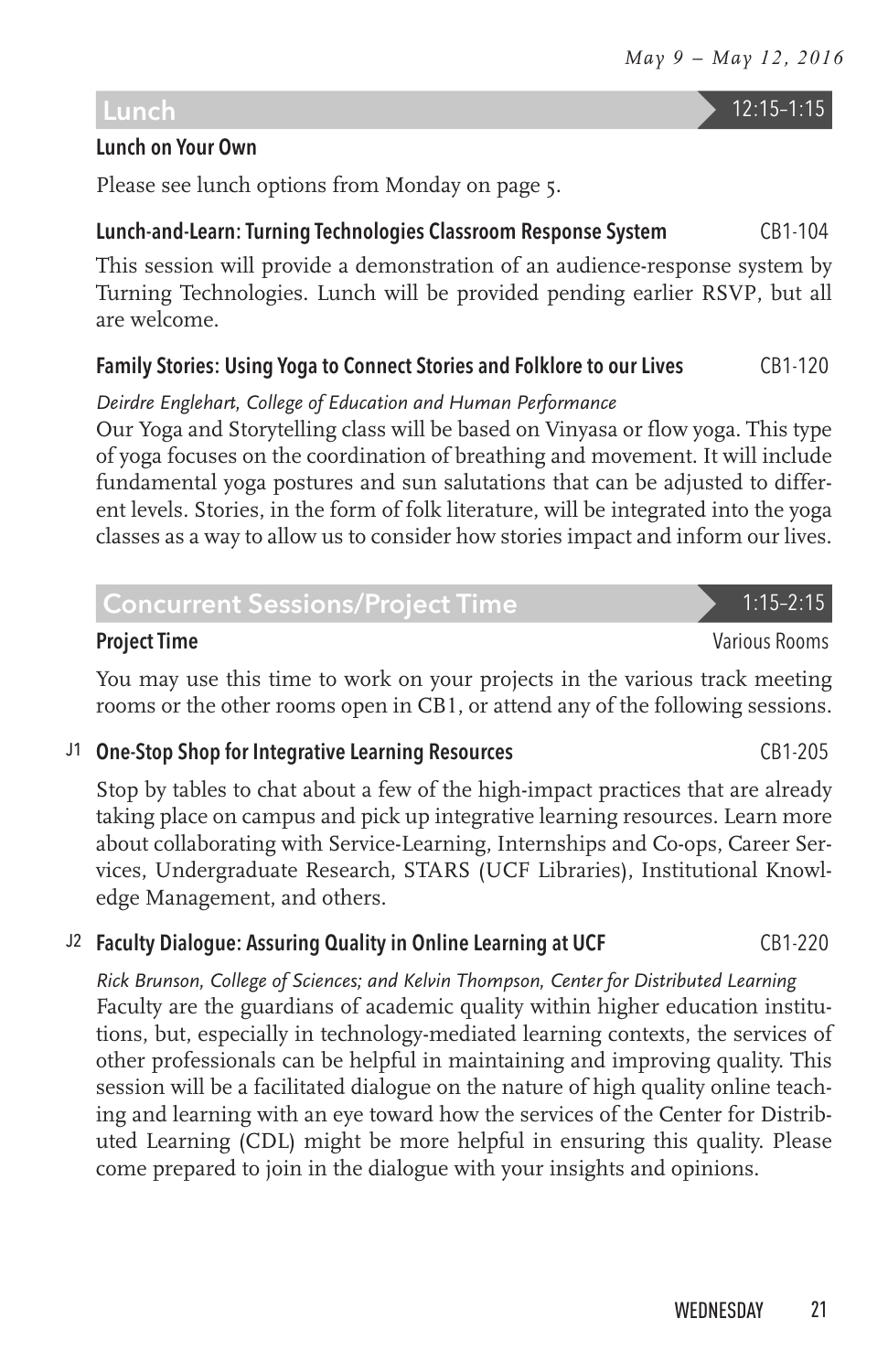#### J3 Altering the Reality of the Classroom CB1-307

*Keri Watson and Sandra Sousa, College of Arts and Humanities*

In this interactive session, we will present our experiences developing and implementing RPGs (role playing games) and ARGs (alternate reality games) to increase student engagement. You will have the opportunity to brainstorm ideas for RPGs or ARGs for use in your own classes.

#### J4 What's Your Green Dot? CB1-105

### *Dawn Welkie, Title IX Coordinator, Equal Opportunity and Affirmative Action; and Abigail Malick, Wellness and Health Promotion Services*

This interactive session will inform faculty members on engaging students on sensitive topics in the classroom and address UCF's forthcoming campus-wide violence prevention initiatives. Green Dot is a nationally recognized violence prevention and bystander intervention initiative coming to UCF in the 2016-17 academic year. This session is designed to equip faculty with an overview of the Green Dot model, to provide faculty with resources and tools to incorporate for classroom use and to initiate a dialogue among faculty about the importance of bystander intervention. Resources provided will include possible statements for syllabi, assignment topics and discussion prompts to incorporate.

#### J5 Didn't You Read My Email? Managing Email Overload CB1-219

#### *Denise Kay, College of Medicine*

Email as a communication tool has become an insidious part of daily life. Either at work or at home, if there is internet accessibility, the use of email to communicate with others, be it in the next room or across the globe, has likely overridden communication in person, by phone, or via the postal system. However, the accessibility afforded via email has nearly disintegrated the boundary between work and home and, for some, seriously threatens an already shaky work-life balance. Terms like "information overload," "email overload," "email addiction," and "email bankruptcy" are showing up in both professional and public media. In this session, we'll discuss the impact of email on faculty wellbeing, work-life balance, and productivity; discuss email expectations within the culture of academia; highlight some useful email management strategies; and address the real cost of some commonly recommended email management strategies.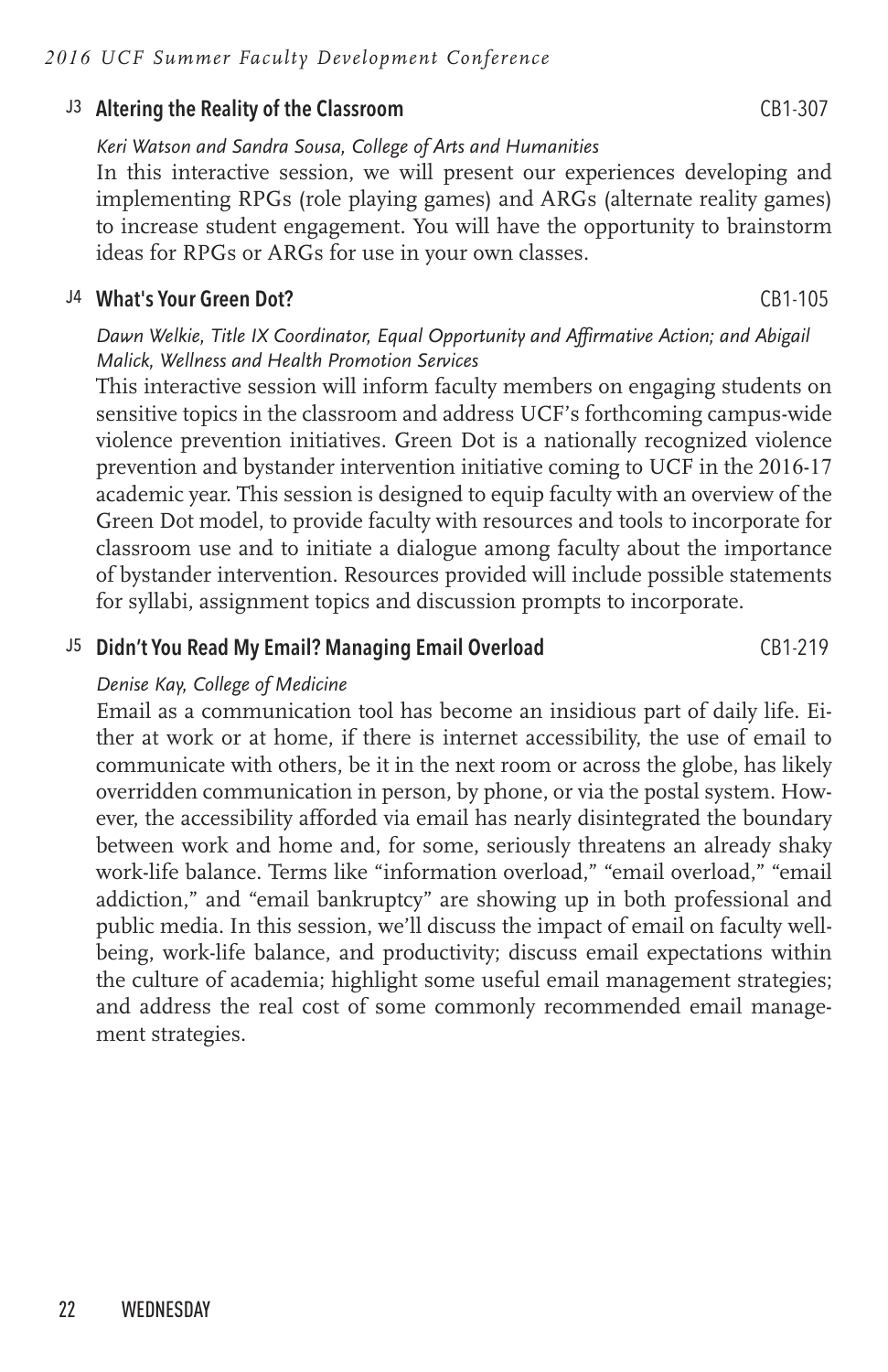## J6 Anti-Hazing Efforts at UCF CB1-308

*Germayne Graham, Associate Director, LEAD Scholars Academy*

Are you interested in learning about students' perceptions of hazing at UCF? Do our students think that hazing is a problem? How does UCF compare to the national trends in hazing? Please join us for a presentation regarding students' perceptions of hazing at UCF. This workshop will highlight the results of the hazing perception survey of UCF students administered by the National Hazing Research Consortium at the University of Maine.

| <b>Concurrent Sessions/Project Time</b> | $2:30-3:30$   |
|-----------------------------------------|---------------|
| <b>Project Time</b>                     | Various Rooms |

You may use this time to work on your projects in the various track meeting rooms or the other rooms open in CB1, or attend session K1.

#### K1 Faculty Dialogue: Creating a Vision for the Future of Online Learning at UCF CB1-220

*Rick Brunson, College of Sciences; and Kelvin Thompson, Center for Distributed Learning* UCF has been offering online courses for 20 years. What will the next decades hold? Will we still refer to "online learning"? Will learning become more personalized? Dehumanized? Computer scientist Alan Kay famously quipped that the best way to predict the future is to invent it. Come join this collegial dialogue and potentially shape the future of online learning at UCF. Please bring your insights and opinions, and be ready to share.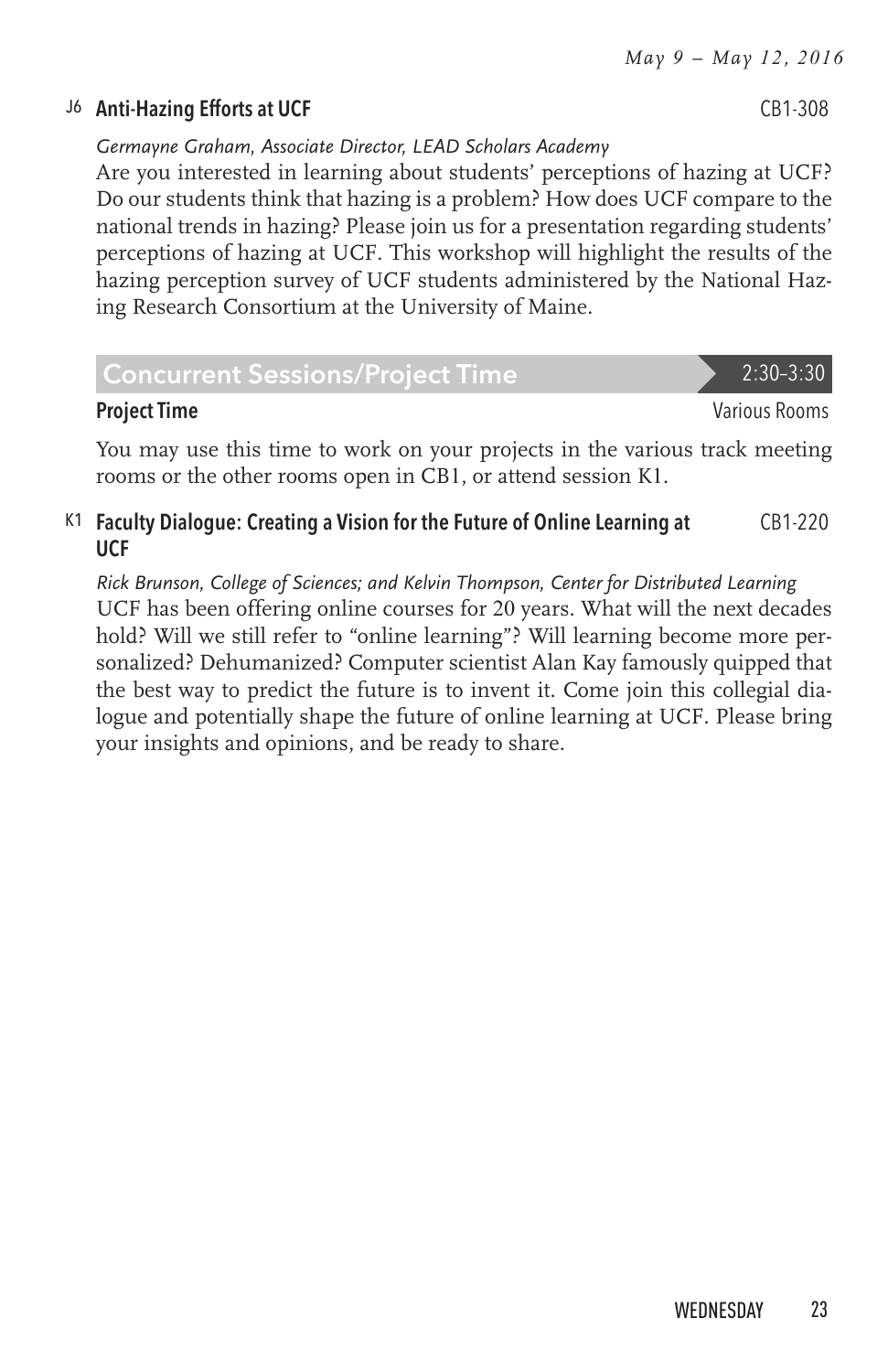# THURSDAY, MAY 12

(SU 218)



Participants will collaborate with their cohort teams to share results of their work so far and plans for future efforts. Refreshments will be served.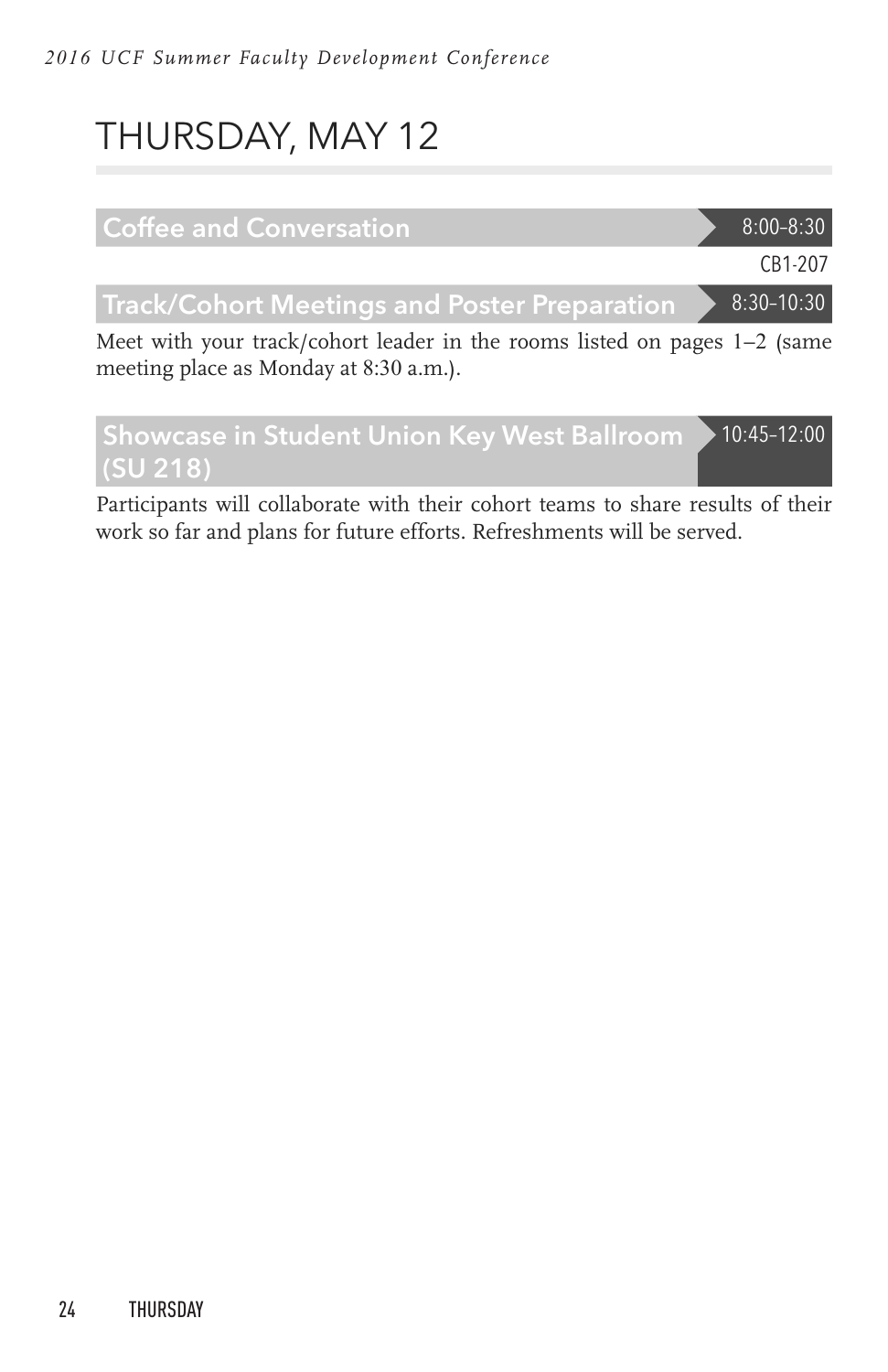# **NOTES**